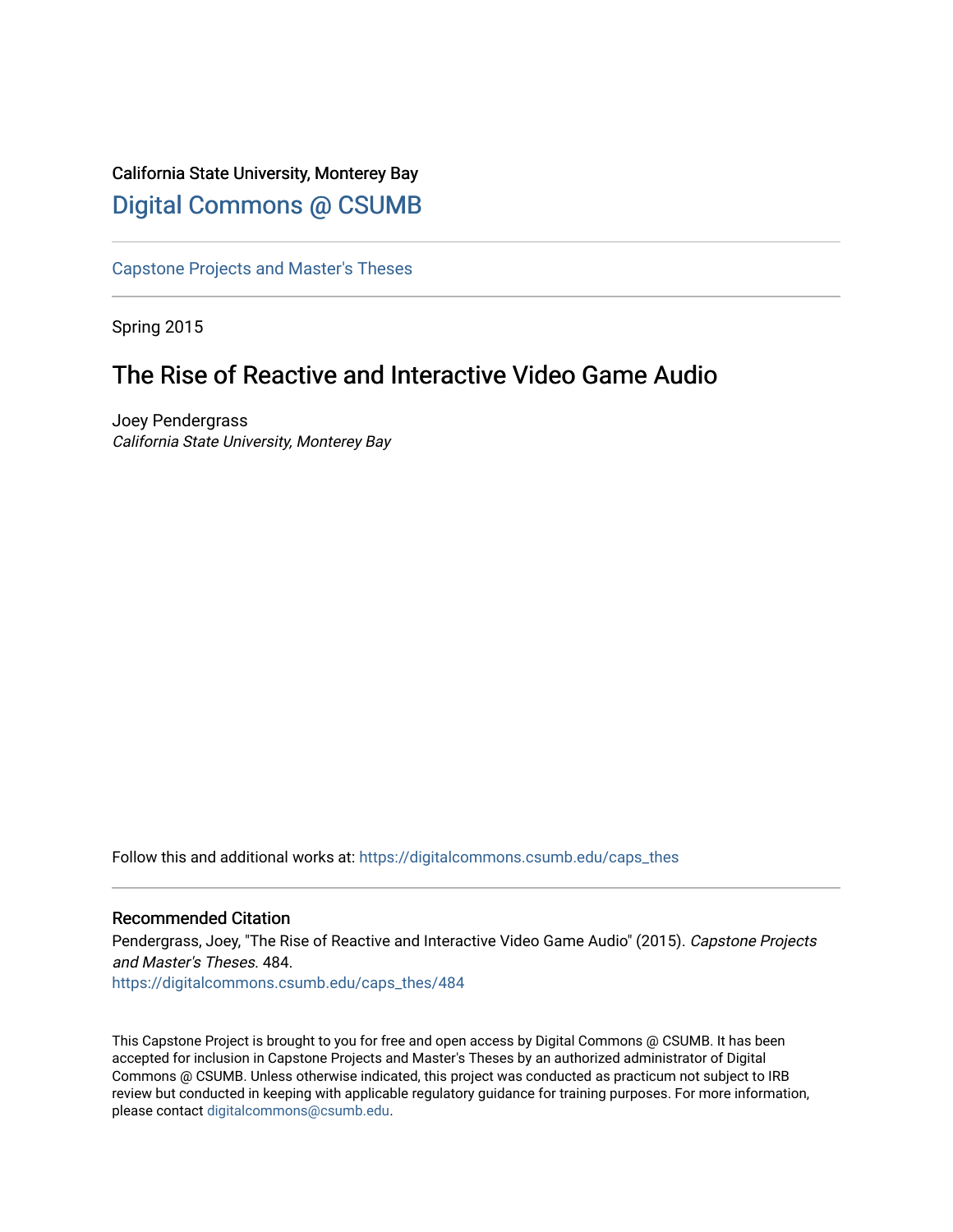California State University, Monterey Bay

The Rise of Reactive and Interactive Video Game Audio

Joey Pendergrass

MPA 475: Senior Capstone

Dr. Lanier Sammons

18 May 2015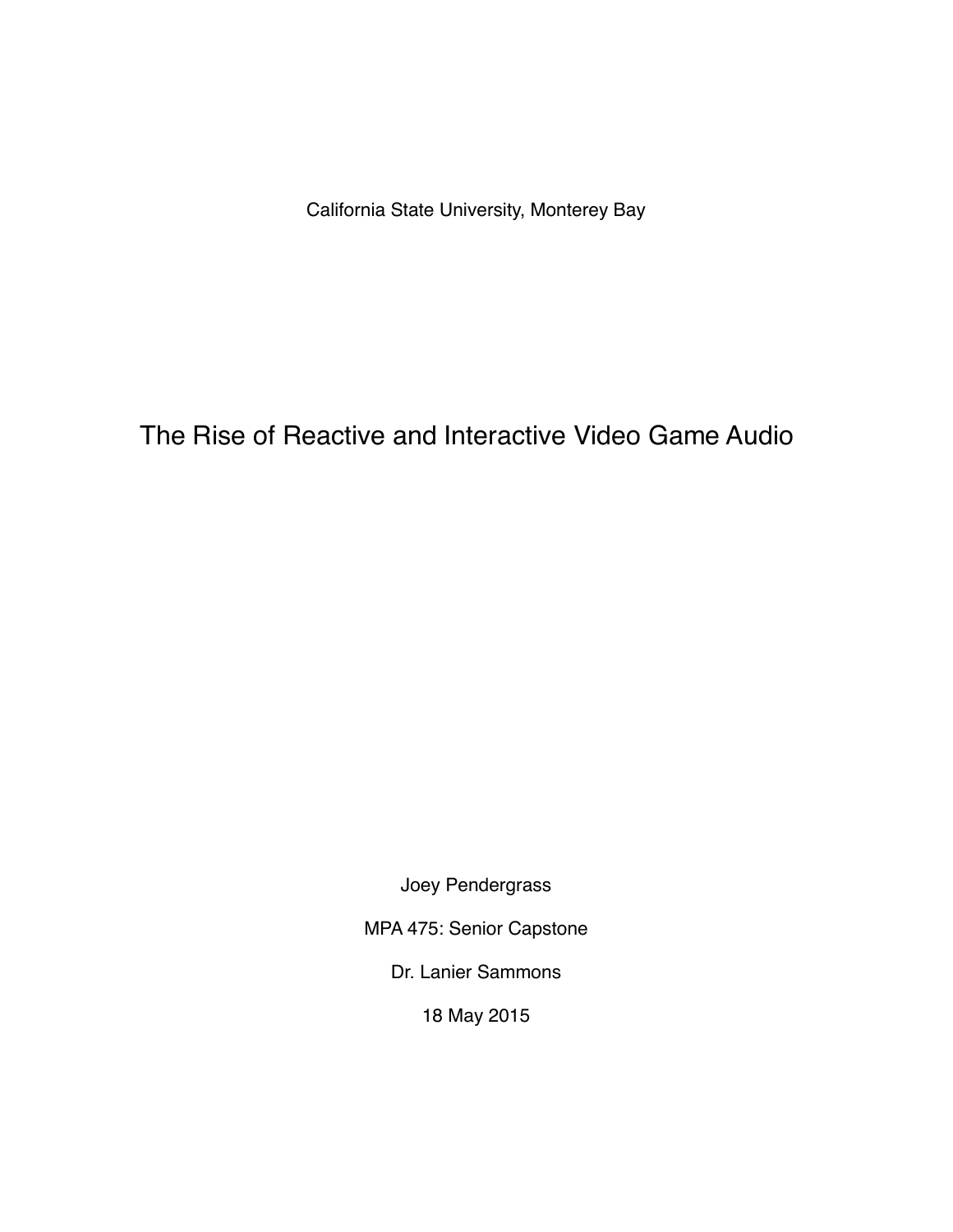# **Abstract**

As video games have matured from a technical hobby to a fully-fledged art form, so too have the methods used to create them matured. In tandem with the constant evolution of graphical fidelity, gameplay mechanics, input devices, and storytelling techniques spanning the entire existence of video games, there has also been an evolution in the purpose, and implementation, of music and sound effects. Whereas early video games utilized simple melodies to attract players in arcades, modern video games have grown to utilize audio as a means for storytelling in itself. As the visual component continues to grow more realistic with each gaming generation, equally realistic audio has become increasingly important in creating a cohesive experience for the player. For this reason, many developers have turned to utilizing audio pipelines which allow for expanded mixing and audio processing techniques, resulting in the most immersive interactive audio experiences ever made.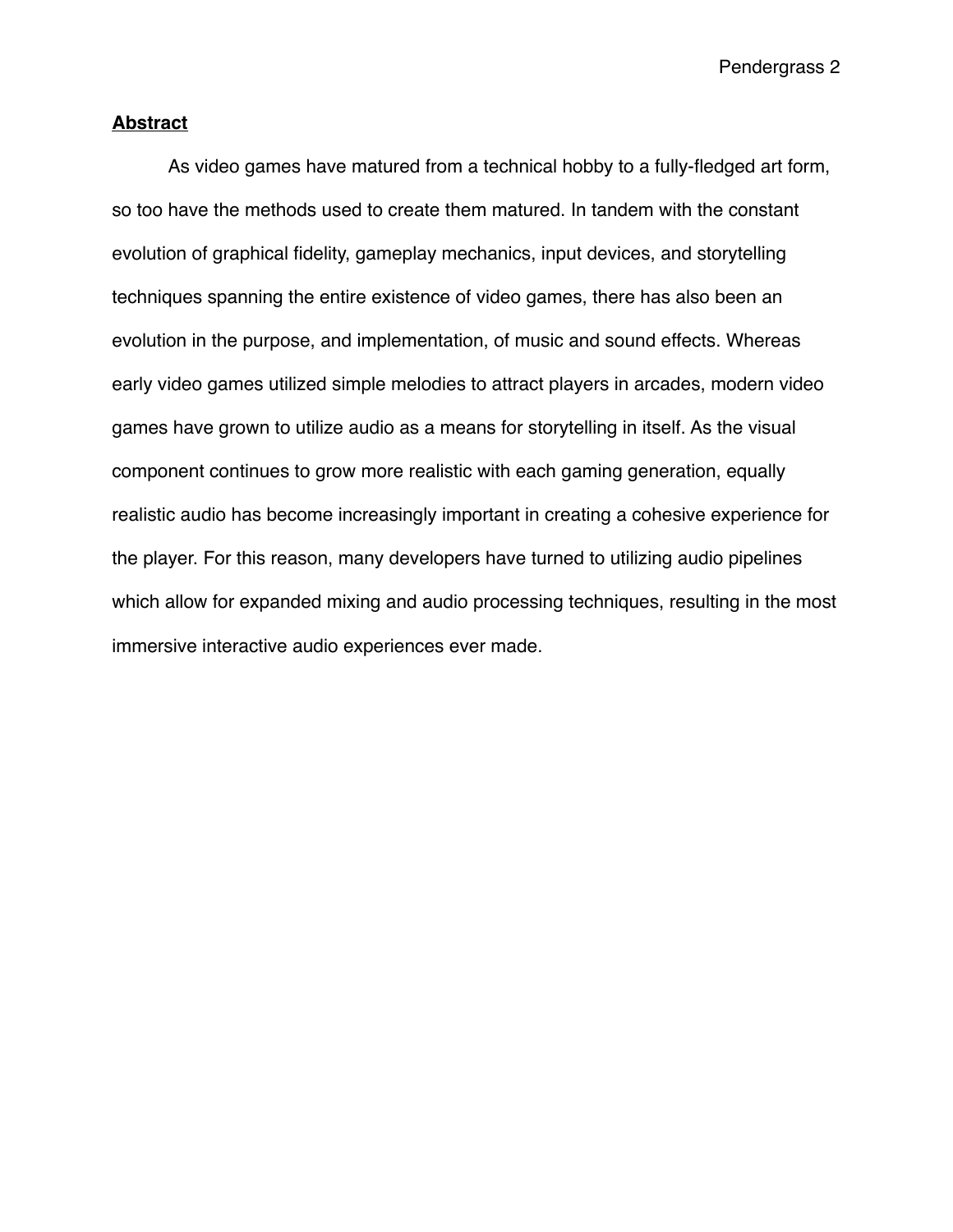## **Introduction**

Throughout the course of the last four decades, video games have rapidly expanded into one of the most widely consumed media forms of all time. Outside of the most secluded of cultures, one would be hard-pressed to find a person who has not, at the very least, heard reference of the expanding presence of video games in our every day existence. With the evolution of video games resulting in the recent integration of gaming platforms into almost every form of consumer electronic device, many otherwise uninitiated individuals have gained awareness of video games as both a hobby and an art form. This is seen most notably in the technological advancements made to mobile telephones over the last fifteen years, with the "smartphone" currently being a major factor in the most steadily expanding gaming demographics. In fact, the Entertainment Software Association's "2014 Essential Facts About the Computer and Video Game Industry" report states that 44% of video game playing individuals utilize their smartphone for the very purpose of gaming. Along with the growing embrace of mobile gaming, console- and PC-based games maintain a serious share of the total market, with each hardware iteration creating more immersive experiences through increased graphical fidelity, reactive and interactive audio, and the incredible storytelling that they facilitate.

In terms of the roles that music and sound design play within these gaming experiences, one can easily see its importance through analyzing the function of audio within other forms of media which also present the consumer with both visual and audible stimuli. As with film and television, which both rely on sound as an integral part of their overall consumer experience, the visuals of a video game desire to be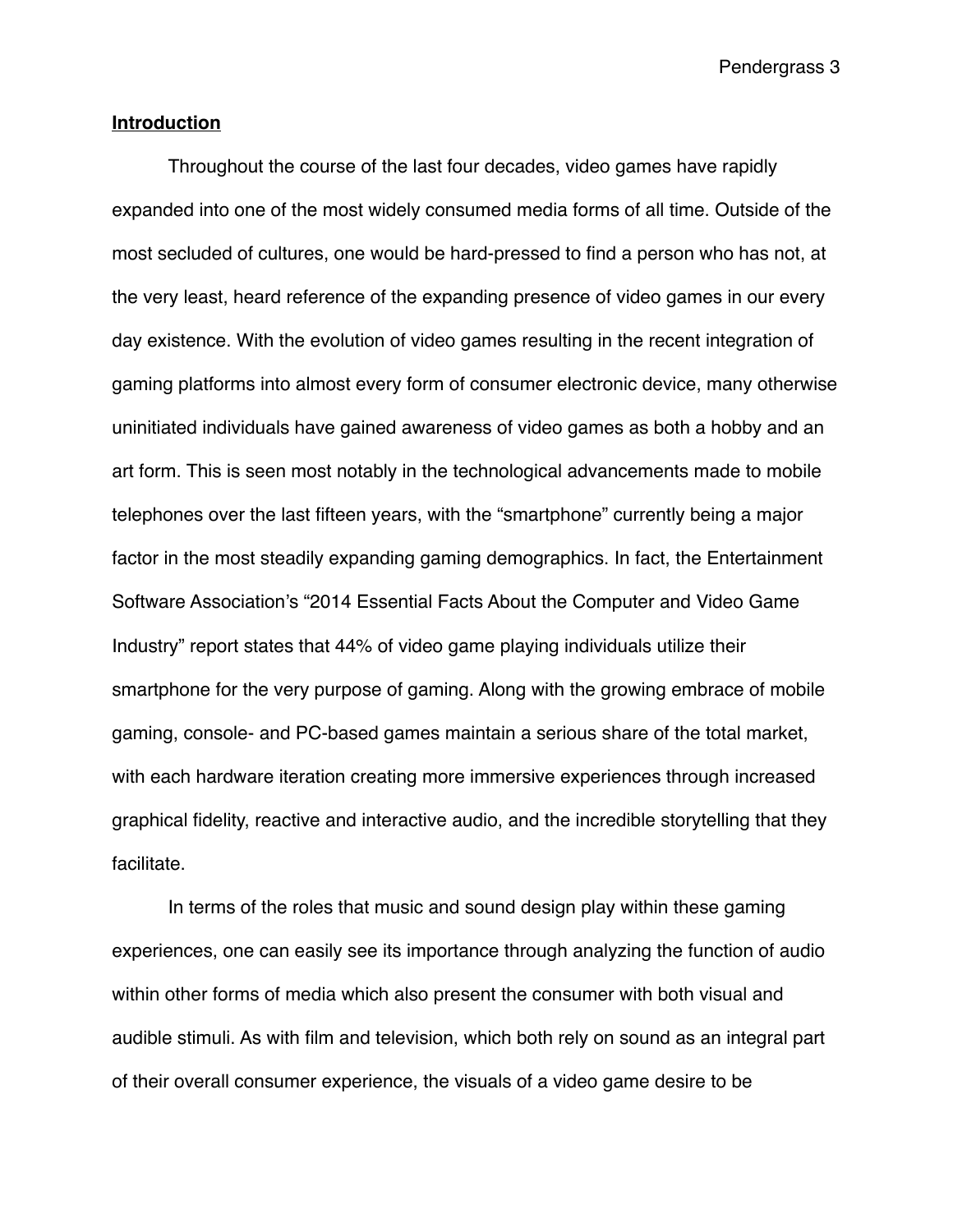accompanied by some form of soundscape, which, for the most part, does nothing less than completely enhance the immersion of the player. While it can be said, in some instances, that the accompanying audio is not necessary to the player's experience, the vast majority of released titles strive to prove otherwise. In my opinion, an impressive gaming experience relies just as heavily on the presentation of incredible audio and visuals, as it does on the game play mechanics and writing.

It is with this symbiotic relationship between the various components of a video game that the audio engineer finds their niche within the scope of its production. As the core skills necessary to create a good mix in any context are much the same, the task of mixing audio in the realm of video game development is not entirely different than that of mixing for other forms of multimedia, such as music, television, or film. The most notable difference between the work that an audio engineer performs in the creation of compelling video game audio and that of an engineer working in other industries lays in the non-linear nature of the video game experience. Whereas music and film audio are designed to be experienced in progressive, linear, time, with the same content being delivered to the consumer in the same order every time without deviation, video games are inherently fluid in the way they present content to the player, due to their reactive, and interactive, qualities. The audio must be able to react to decisions made, and actions performed, by the player, and for this reason, the audio engineer cannot approach creating and mixing modern video game audio in the same linear way that is used in other media forms. In order to accomplish the task of creating the extremely cohesive and immersive experiences that are made possible through the combination of gorgeous visuals and intricate sound design, audio engineers utilize various tools for the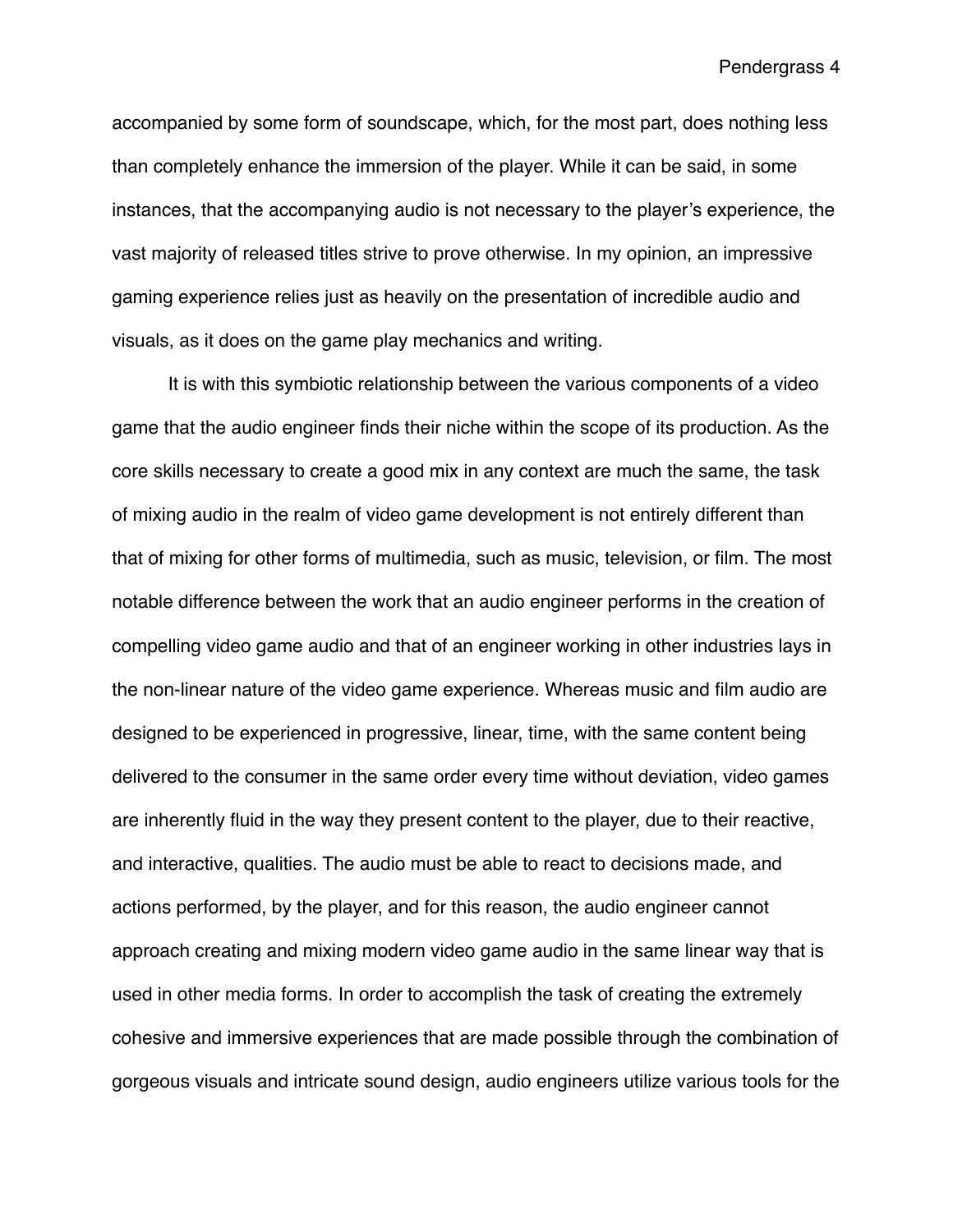implementation and mixing of sounds which work in tandem with the rendering and physics engines, to create a system which interoperates on a level so efficient, the player can at times lose sight of the complexity of the game in which they are playing, as if it just exists organically, and is perceived in the same way as the aural and visual stimuli present in reality. These systems are impressively complex, and are being used to create many of the incredible gaming experiences that have been released in the last twenty years, as well as those which will engage gamers for years to come. However, to fully understand the influence that dynamic audio has had on the overall gameplay experiences of the modern era, you must understand the complex role that audio has held throughout the history of video games, as a whole.

## **The Role of Sound in the First Video Games**

If one were to survey the entire breadth of released video game titles and platforms, it would be apparent that not every game has utilized audio in an interesting or compelling way, with some of the earliest "silent consoles" forgoing the inclusion of audio at all, such as the very first home video game console: the Magnavox Odyssey (1972), and other early "PONG" systems of the same era (Hatzithomas). However, in the same survey, one would also find that, while sound was not always a focal component in the development and design of early commercial video games, aural stimuli can be recognized as an important factor in video games from their earliest days in research labs throughout the 1940s and 1950s.

In order to accurately distinguish the first video game to utilize sound as a meaningful component, we must first be able to recognize the creation of the first video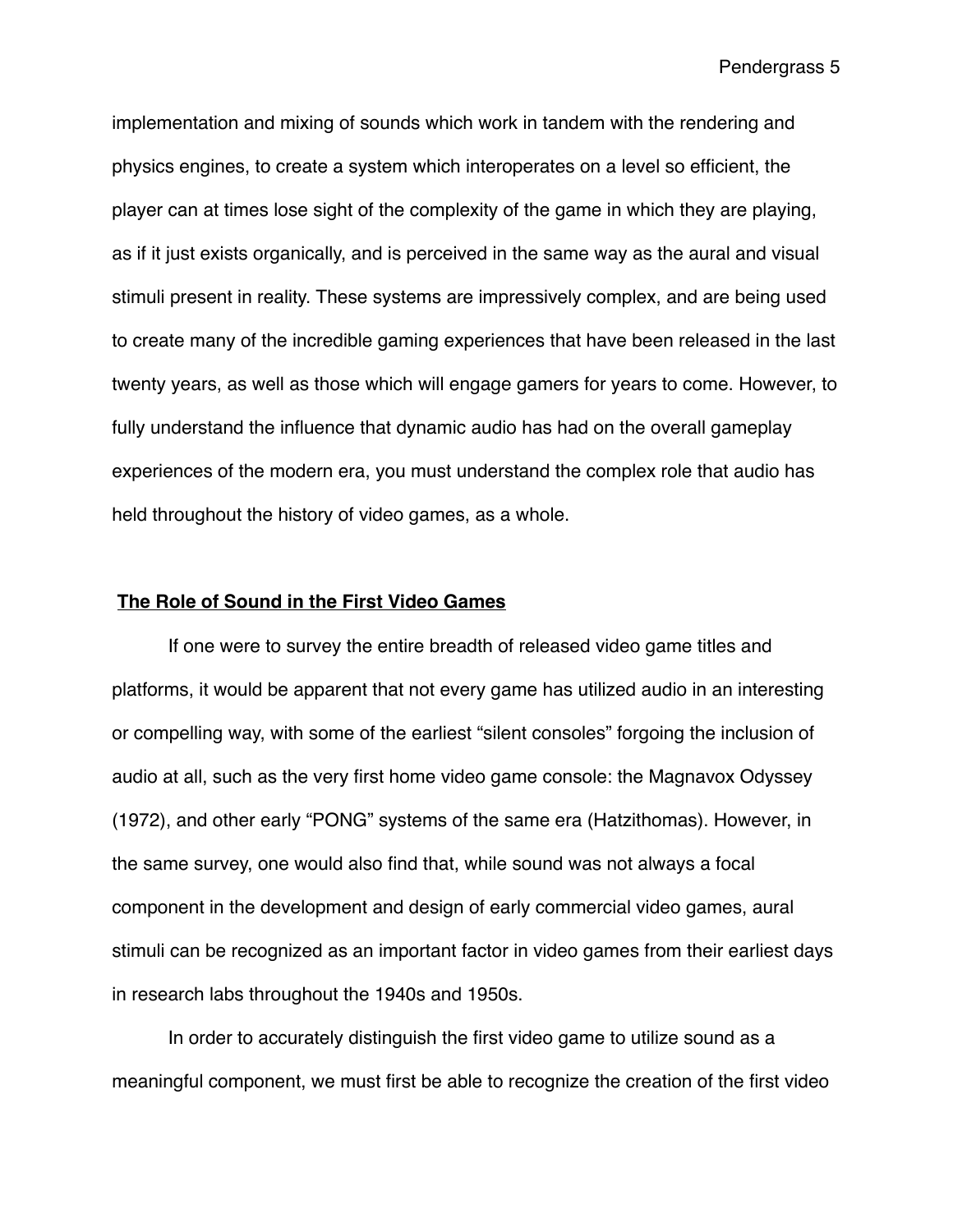game in history, which is a topic shrouded in a bit of ambiguity, due, primarily, to various differing opinions regarding the qualities and components that are necessary within an example of electronic entertainment in order for it to fulfill the definition of a "video game." Thus, to identify the earliest video games, there must be acceptance of a definition which adequately describes video games in a way that limits the question of which of the earliest predecessors to the easily recognizable video games of the late 1970s best fulfills that definition. In the interest of this survey, I have used the Oxford Dictionary entry for "Video Game," which defines the term as, "a game played by [electronically](http://www.oxforddictionaries.com/us/definition/american_english/electronically#electronically__4) [manipulating](http://www.oxforddictionaries.com/us/definition/american_english/manipulate#manipulate__10) images produced by a computer program on a [television](http://www.oxforddictionaries.com/us/definition/american_english/television#television__4)  screen or other [display](http://www.oxforddictionaries.com/us/definition/american_english/display#display__24) screen." In utilizing this definition to qualify the earliest video games, we can begin to trace the history of the art form back through the decades leading up to the first commercial gaming platforms, and effectively pinpoint the first game which utilized audio in a meaningful way.

One of the earliest examples of a computer program which entirely fulfills the Oxford definition for "video game," *The Bouncing Ball Program*, developed by Charles W. Adams and John T. Gilmore Jr. for MIT's Whirlwind I computer in 1949, may also be the very first game to not only utilize audio, but also to generate sound effects in reaction to its visual content. As Jon Peddie writes in his text, *The History of Visual Magic in Computers: How Beautiful Images are Made in CAD, 3D, VR and AR,* the program simulated a ball bouncing within a displayed box with a hole in the bottom plane, with the "player" adjusting the display's controls in order to allow the ball to bounce in a way in which it would fall through the hole. Peddie states, "the computer was capable of primitive sound; using timed beeps generated by the console's speaker,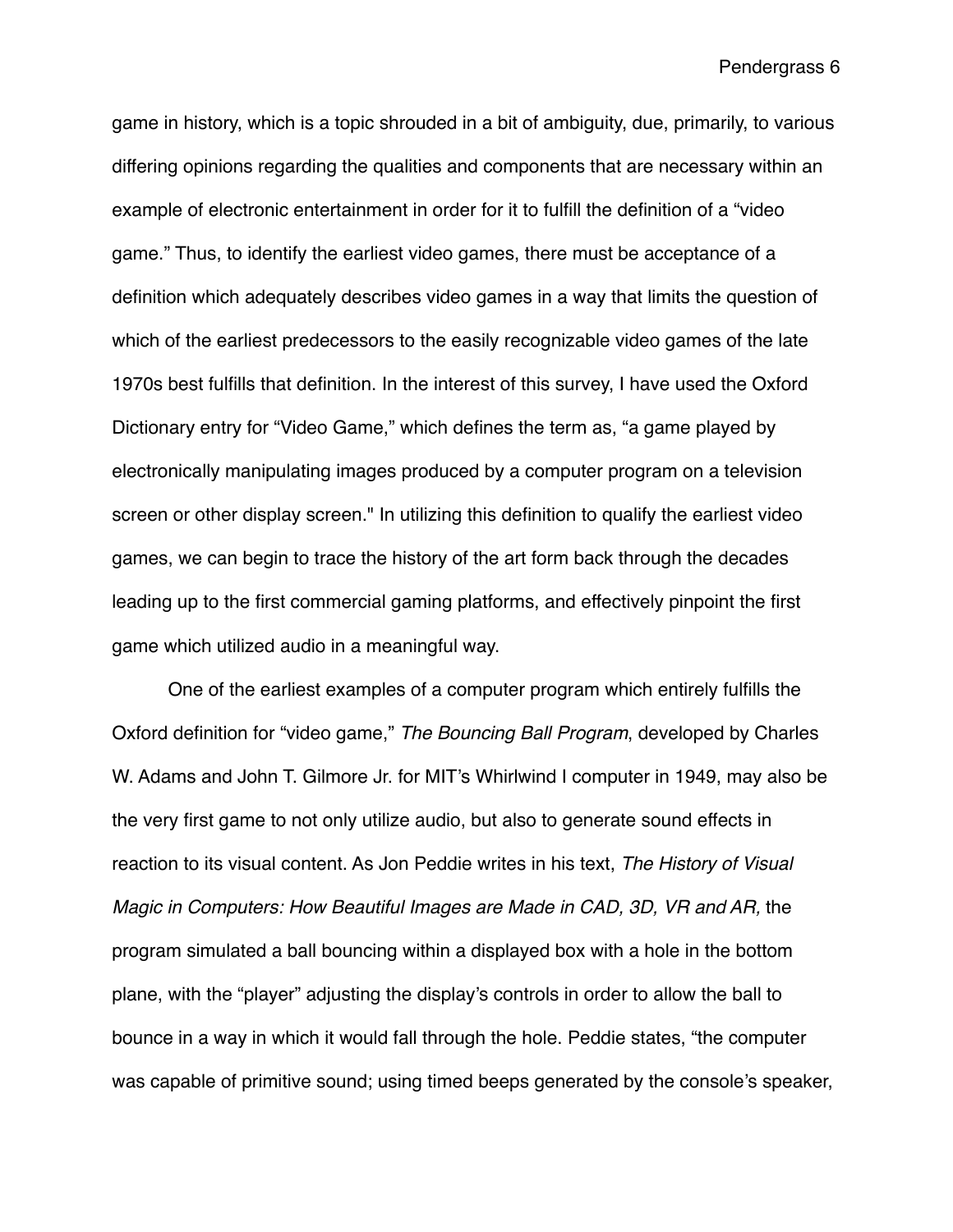and would make a thunk like sound when the ball (a dot on the screen) bounced off things, or fell in the hole" (82). The argument can be made that *The Bouncing Ball Program* existed primarily as an example of computer based physics simulation, however, it fulfills the definition of a video game set forth by the Oxford Dictionary, regardless of its purpose. Moreover, the user of the program was fully responsible for modifying the parameters within the program which determined the ball's trajectory, and as a result, were granted with a sense of victory when the ball's path resulted in its passage through the hole in the bottom plane. Through this mechanic, *The Bouncing Ball Program* can easily be recognized as game-like, in the sense that the user could utilize the program for challenge based recreation and competition. And with the Whirlwind I computer being capable of generating tones, which the program coincided with the ball's movements on screen, it also certainly qualifies as a game with reactive audio content. Although the sounds in *The Bouncing Ball Program* were extremely primitive, they set clear precedent for reactive game audio, which would be seen in many of the commercial video games of the next few decades.

As I mentioned above, well before the silent home consoles of the early 1970s were released, video games existed within research facilities and technology exhibitions around the world as experimentation in logical computing. Many of these games were designed to demonstrate the capabilities of emerging analog and digital computational technologies of the time, often serving as examples of artificial intelligence, as witnessed in Breyer Bettencourt's *Bertie the Brain*, a four meter tall machine built in 1950 which was capable of playing Tic-Tac-Toe against a human opponent with near unbeatable skill, and the Nimrod computer, built in 1951, whose purpose was to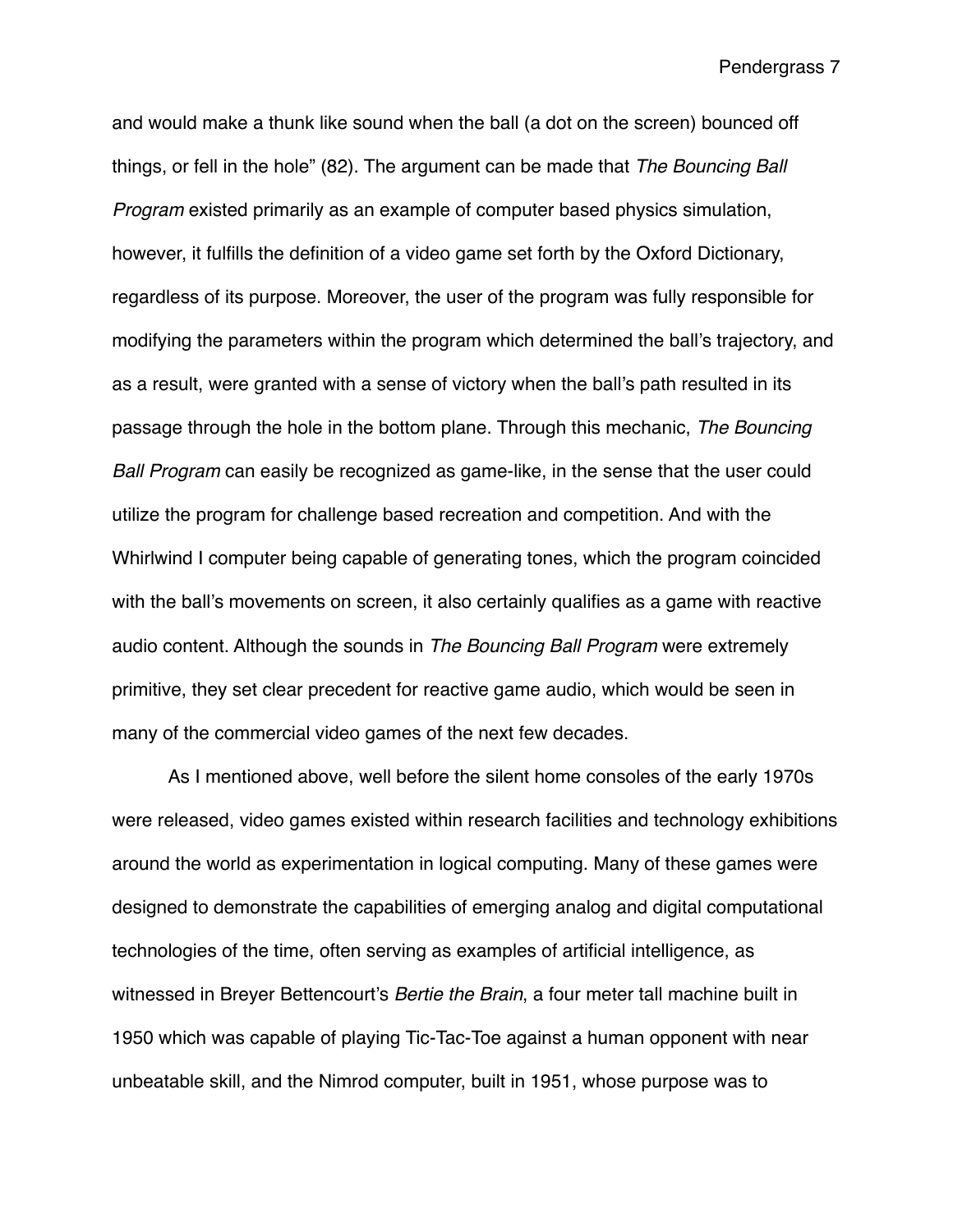introduce people to the principles of digital computers through direct interaction; in the form of competing against the computer in the ancient mathematical strategy game known as *Nim* (Bateman; "NIMROD"). Both of these devices fall well within the bounds of the Oxford Dictionary definition of a video game due to their use of dynamic visual feedback during operation, and are therefore held in the record as two of the earliest video games to ever be created. However, they are also both ultimately little more than intelligent computer systems designed to emulate the human mind in the contest of previously existing skill based tabletop games. For this reason, they tend to be discredited as true video games, with a classification such as "Artificially Intelligent Computer-Based Competitor" seemingly a better fit. Yet, in the interest of the definition, they are entirely viable.

While *Bertie the Brain* and the Nimrod computer are both milestones in the development of video games into the modern era in their own right, they did little to influence the implementation of audio as an important component to game design, as they were both silent. All the same, silence was not a common trait amongst the entirety of their contemporaries; though, in some cases, the presence of reactive sound content was not an intentionally implemented feature of design. This can be witnessed most apparently in another commonly regarded contender for the title of the very first video game, given the assumption that the systems described above do not fulfill a more refined definition for video games than the one I have supplied from the Oxford Dictionary: the aptly titled, *Tennis for Two.*

Developed in 1958 by William Higinbotham at the Brookhaven National Laboratory in Upton, New York, *Tennis for Two* holds an important distinction in the era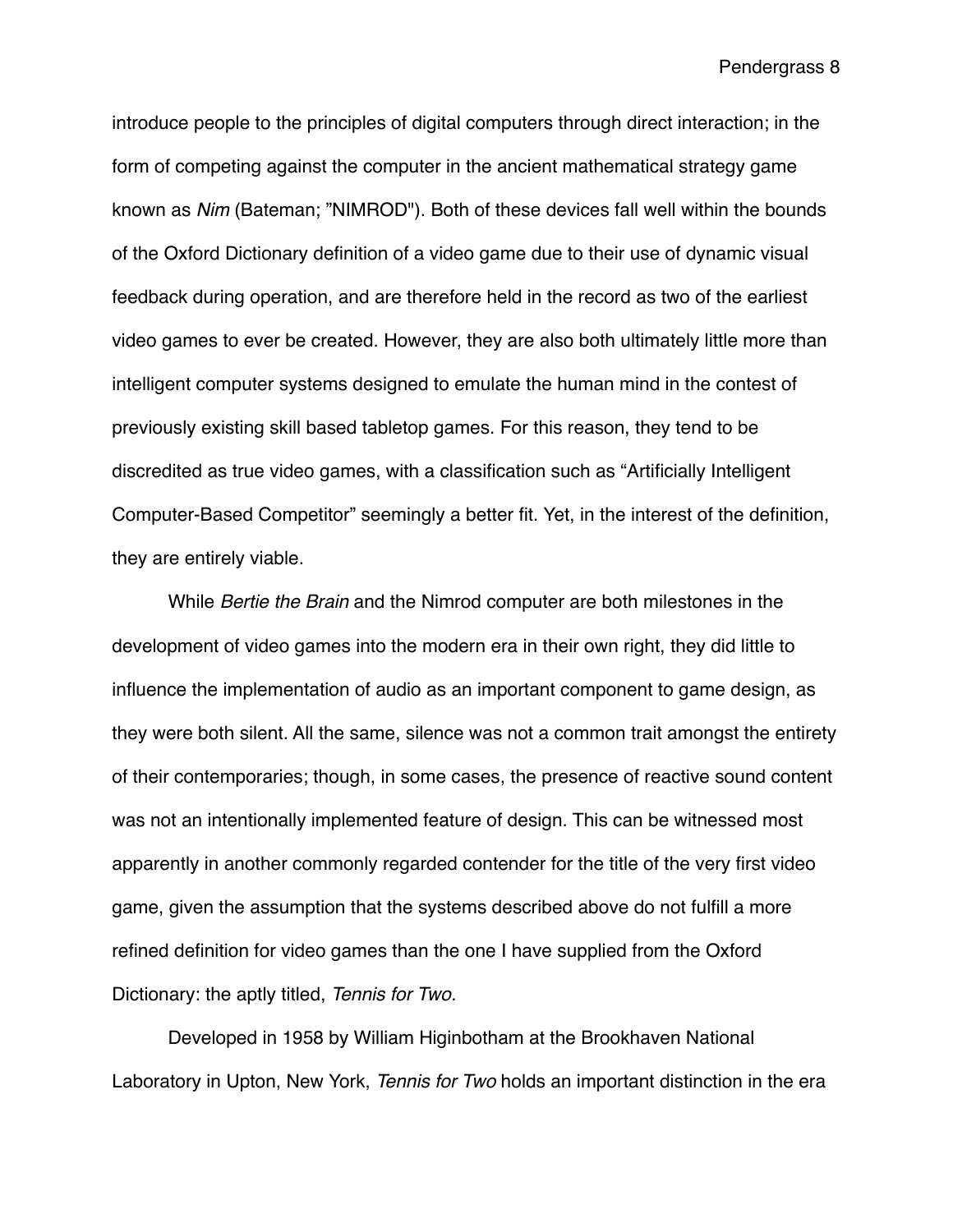of early video games, in that its creation was the result of Higinbotham's simple desire to invent a source of electronic entertainment for guests who would visit the Brookhaven Lab. According to an article on the Brookhaven National Laboratory's website regarding the creation of *Tennis for Two*, Higinbotham once wrote, "it might liven up the place to have a game that people could play, and which would convey the message that our scientific endeavors have relevance for society" ("The First Video Game?"). It is important to recognize the purpose for which *Tennis for Two* was invented, as unlike *The Bouncing Ball Program*, *Bernie the Brain*, and the Nimrod computer, which were all built to demonstrate developing processing and artificial intelligence capabilities, *Tennis for Two* was designed specifically for the sake of providing a game to be played amongst people. For this reason, many have considered *Tennis for Two* to be the first genuine video game.

Assuming the mindset that *Tennis for Two* is most deserving of the title of the first video game, the argument can be made that it is also the first video game to utilize sound as a gameplay component, albeit completely as an uncontrollable result of its analog design. *Tennis for Two* consisted of an analog computer built up of capacitors, resistors, and mechanical relays, which utilized the cathode-ray tube of an oscilloscope to display a two dimensional side-view of a tennis ball court, with a bright, moving, dot representing the tennis ball. As players utilized their individual controller, equipped with a single rotating dial and button to adjust the angle of the ball and trigger both serves and volleys, the analog computer would output changes in voltage to the oscilloscope, which would result in the movement of the ball on screen in relation to the parameters put in place through the player's interaction with the controller ("The First Video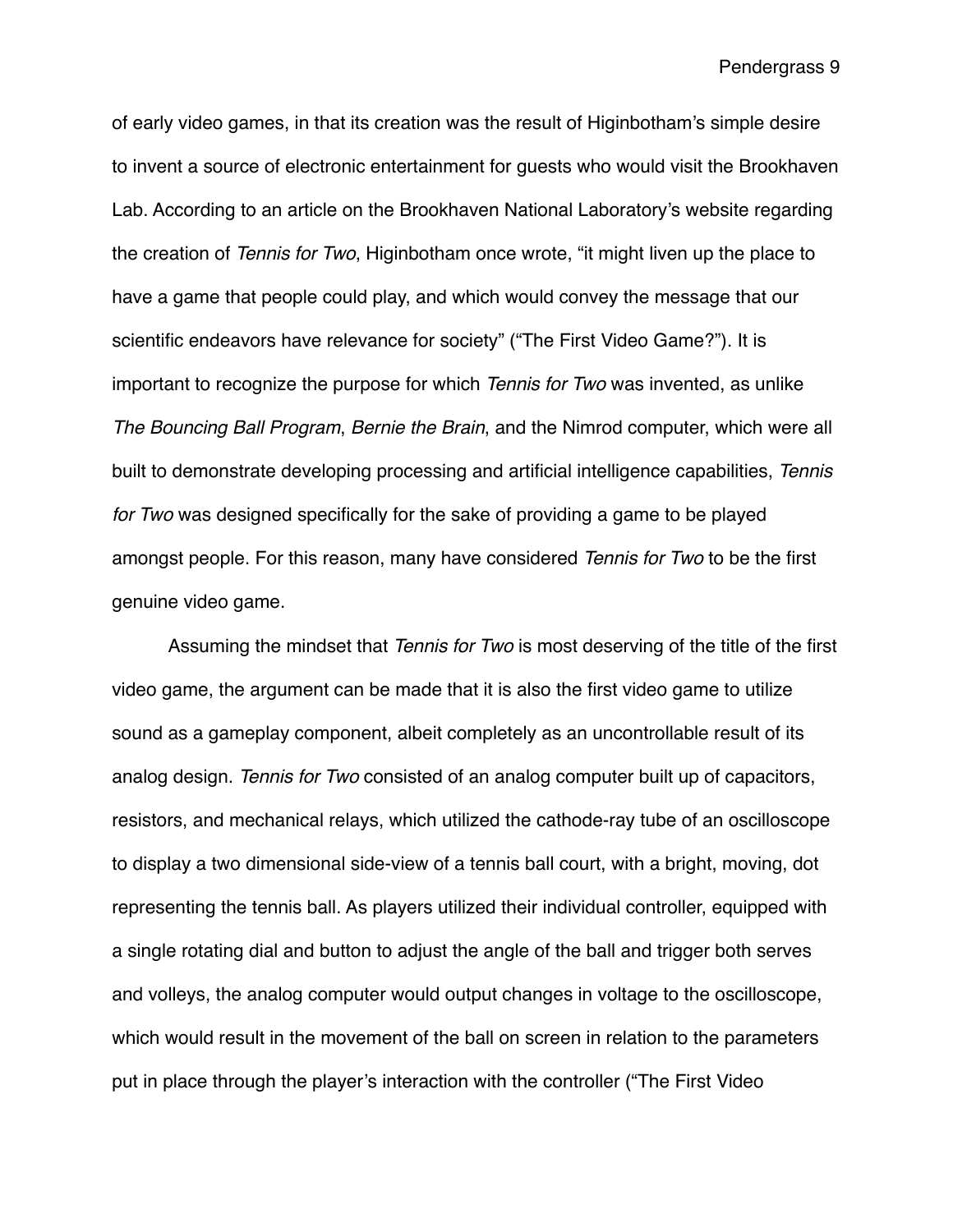Game?"). Through the adjustment of the ball's trajectory, players were ultimately able to participate in a fairly realistic electronic interpretation of a standard singles tennis match. The analog computer utilized for *Tennis for Two* was simply programed to adjust the voltage of the output which was connected to the oscilloscope, in order to display related ball movement on screen, both in reaction to player dial positions, and also through a complex system which determined when the ball would strike either the ground or the net, changing its trajectory accordingly.

The computer did not, however, feature an intentionally implemented system to provide audible reinforcement to gameplay. Yet, due to the nature of the mechanical relays used in the computer, which reacted to incoming electrical information to make physical changes in the routing of current through the circuit in order to generate the output voltages needed to visually render the arc of the ball, either from a hit at the angle given by the player's dial position, or a resulting change in trajectory due to the ball hitting the surface or net, the game featured a simple sound component. As a result of their switching, the relays would produce a fairly loud percussive sound, which in turn, exhibited sonic qualities similar enough to the sound a tennis ball would make when being struck, or striking a surface, that the sound was easily recognizable as holding correlation to the actions of the ball on the oscilloscope display. The sound of the relays switching the circuit can be readily heard in Brookhaven National Laboratory's video, "First Video Game," which accompanies the *Tennis for Two* article. In this short video, which outlines the re-construction of the *Tennis for Two* computer for Brookhaven's 50th anniversary in 1997, footage is shown of the re-creation being utilized for game play. Although this sound was purely a result of the analog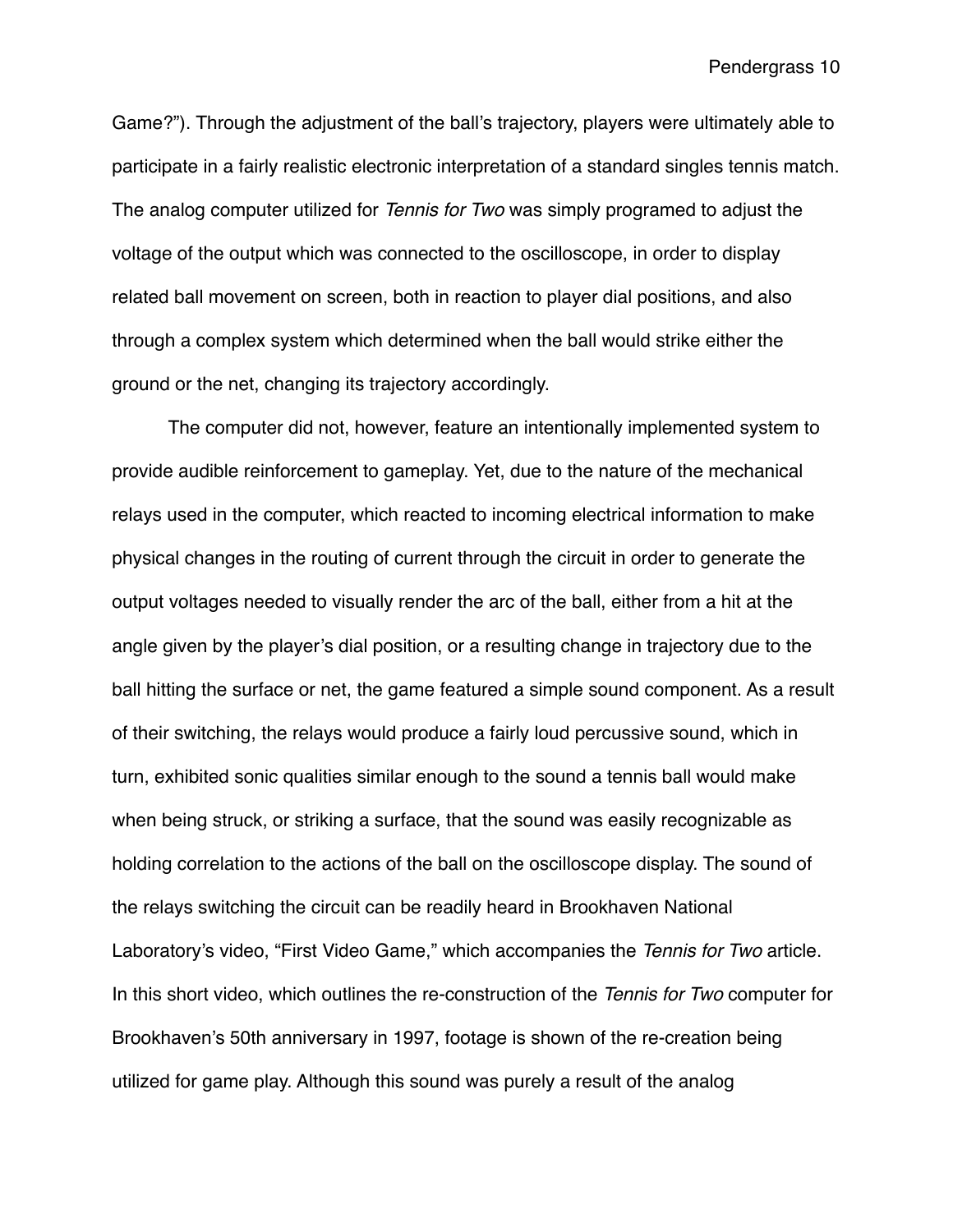components utilized in *Tennis for Two*'s computer, the video clearly exemplifies that the correlation between the ball's movement on screen and the switching of the relays qualifies the resulting sound as a reactive sound effect. Although it was not purposeful design that granted *Tennis for Two* the esteem of being one the first video games to utilize sound as a gameplay component, I firmly believe that the audibility of the mechanical relays served to subtly enhance the gameplay in a way that only sound can; an enhancement that would continue to develop into an integral part of video game design into the modern age.

## **Audibility in the Arcade Era**

In the decades following the development of such incredibly innovative and archetypal video games as *The Bouncing Ball Program* and *Tennis for Two*, the interactive experiences aligned with video games as a whole began to escape the small audience of science and technology minded individuals within research laboratories and expositions, and enter the consumer's world as a groundbreaking source of entertainment for all to enjoy. The 1960s ushered in the development of video games for the singular purpose of providing meaningful diversion, with titles such as *Spacewar!*, developed for the PDP-1 computer by three MIT students in 1962 as a means to represent the full extent of processing power available with the machine, serving as the inspirational bridge between the lab and the arcade. While it ultimately existed as a product of research, proving insignificant in the breadth of video game audio due to its silence, the mass appeal and presence of *Spacewar!* within laboratories around the world would eventually influence the creation of the first commercially available arcade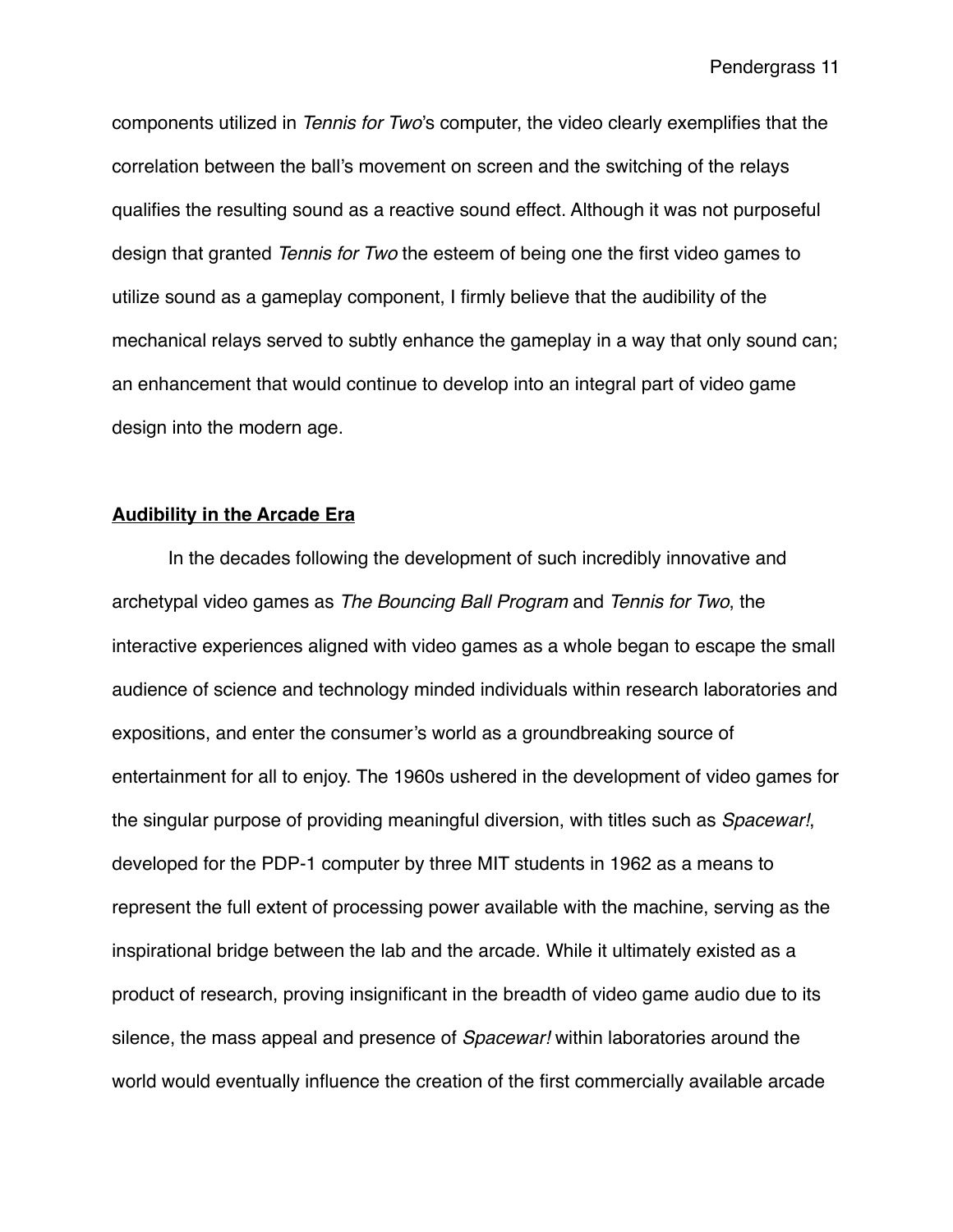video game title ever released, *Computer Space* (1971); a game which set precedent for not only arcade video games as a whole, but also the ways in which they utilized audio as a component of their design.

Following the completion of his electrical engineering degree at the University of Utah in 1968, Nolan Bushnell, *Computer Space* co-creator and eventual founder of Atari Inc., moved to California to accept employment at Ampex, one of the leading audio/ video hardware manufacturers of the time (Edwards). It was at Ampex that Bushnell was introduced to the other half of the *Computer Space* development team, Ted Dabney, who together with Bushnell would be inspired to develop *Computer Space* from their extensive time spent playing *Spacewar!* at Stanford University's Artificial Intelligence Laboratory (Nolan). The duo's initial goal was to develop a coin-operated version of *Spacewar!*, which ultimately would not come to fruition, due to the exorbitant cost of appropriately powerful microcomputers at the time (Edwards). Instead, the team moved forward with the project through the development of transistor-transistor logic (TTL) circuits, which allowed for video generation and manipulation utilizing discrete components including integrated circuits, transistors, and diodes (Lowood). It was through the use of these component based TTL circuits that Dabney was able to develop a system which provided both video and sound effects for the gameplay without the necessity to deploy a microcomputer.

The exact means by which Dabney was able to generate the sound for *Computer Space* resulted of his use of a 6V Zener diode to regulate voltage in the video circuits. Dabney was aware that Zener diodes produce pink noise during operation, and through the addition an "amplifier and an integrator that charged up and decayed to fade the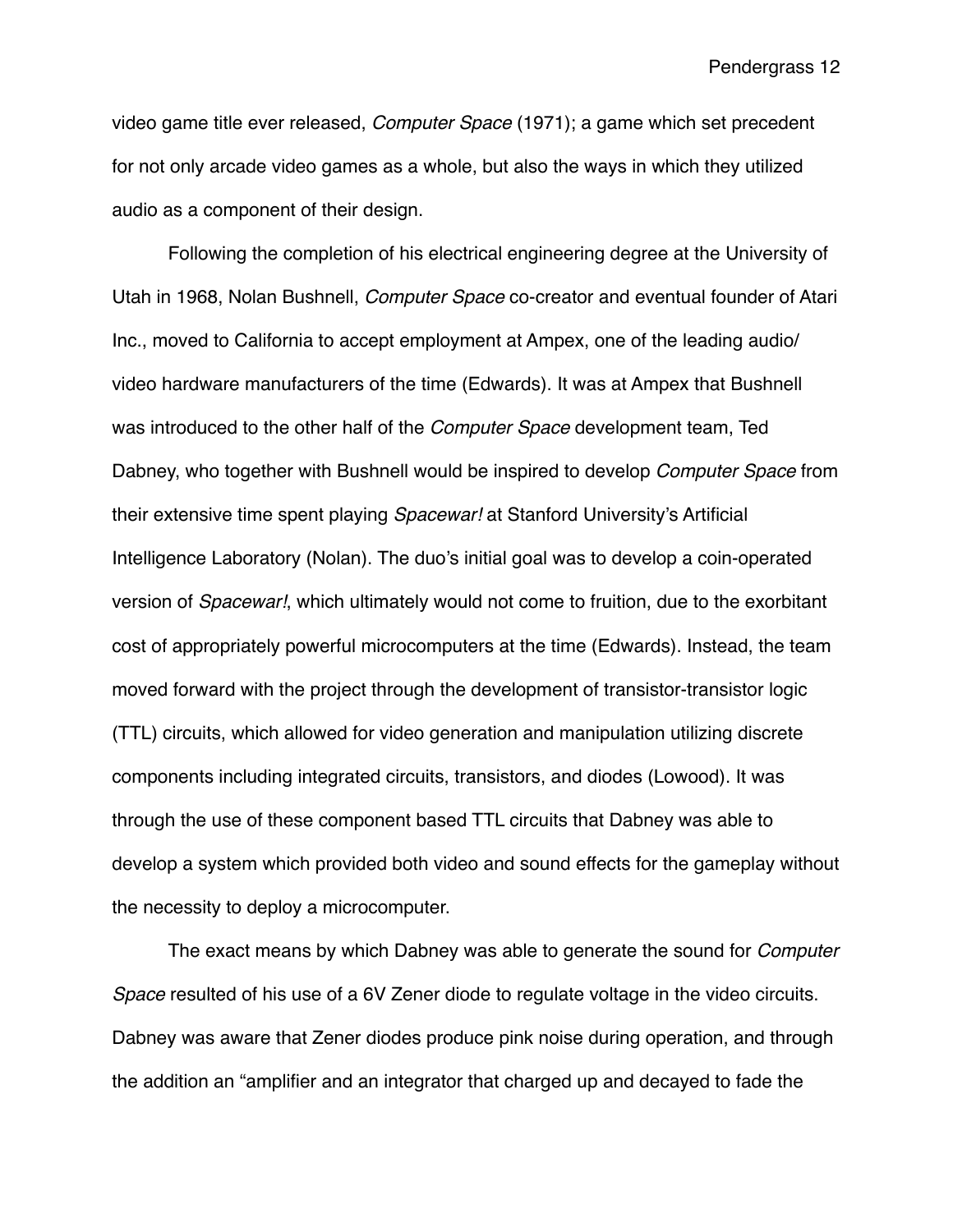volume out," he was able to utilize the pink noise as the basis for the sound effects which accompanied the presence of *Computer Space* in arcades around the country ("The Making of"). Dabney's method of sound generation for *Computer Space* was a unique result of the team's reliance on the use of discrete component-based TTL circuits to generate video signals which could be variably controlled by the input provided by the player. Without the use of a microcomputer, with which the game could be coded in an assembly programing language, and allow for specific sound generation on a software level, Nolan Bushnell and Ted Dabney's first entry into the coin arcade video game was dependent on tapping into the existing TTL circuit to find sounds which would prove worthwhile for the game; an approach which would also be used in the development of Bushnell's next coin operated arcade game, Atari's first release as a company, and the game that truly brought video game into the public mainstream: *Pong*.

The development of *Pong* is of instrumental importance in the history of video games, as well as in the focused study of their audio components, for the very reason that it was the first arcade video game with sound effects to break through the commercial barrier that video games had been held behind thus far; resulting in its gameplay, visuals, and sounds becoming synonymous with the advent of video games in the hearts and minds of millions of individuals around the world. In the year following the release of *Computer Space*, Nolan Bushnell was introduced to the Magnavox Odyssey; the silent system which I previously mentioned above as being the first home gaming console to ever be released. It was at a Magnavox sponsored demonstration of the Odyssey in May 1972 that Bushnell played the system's *Tennis* game, which would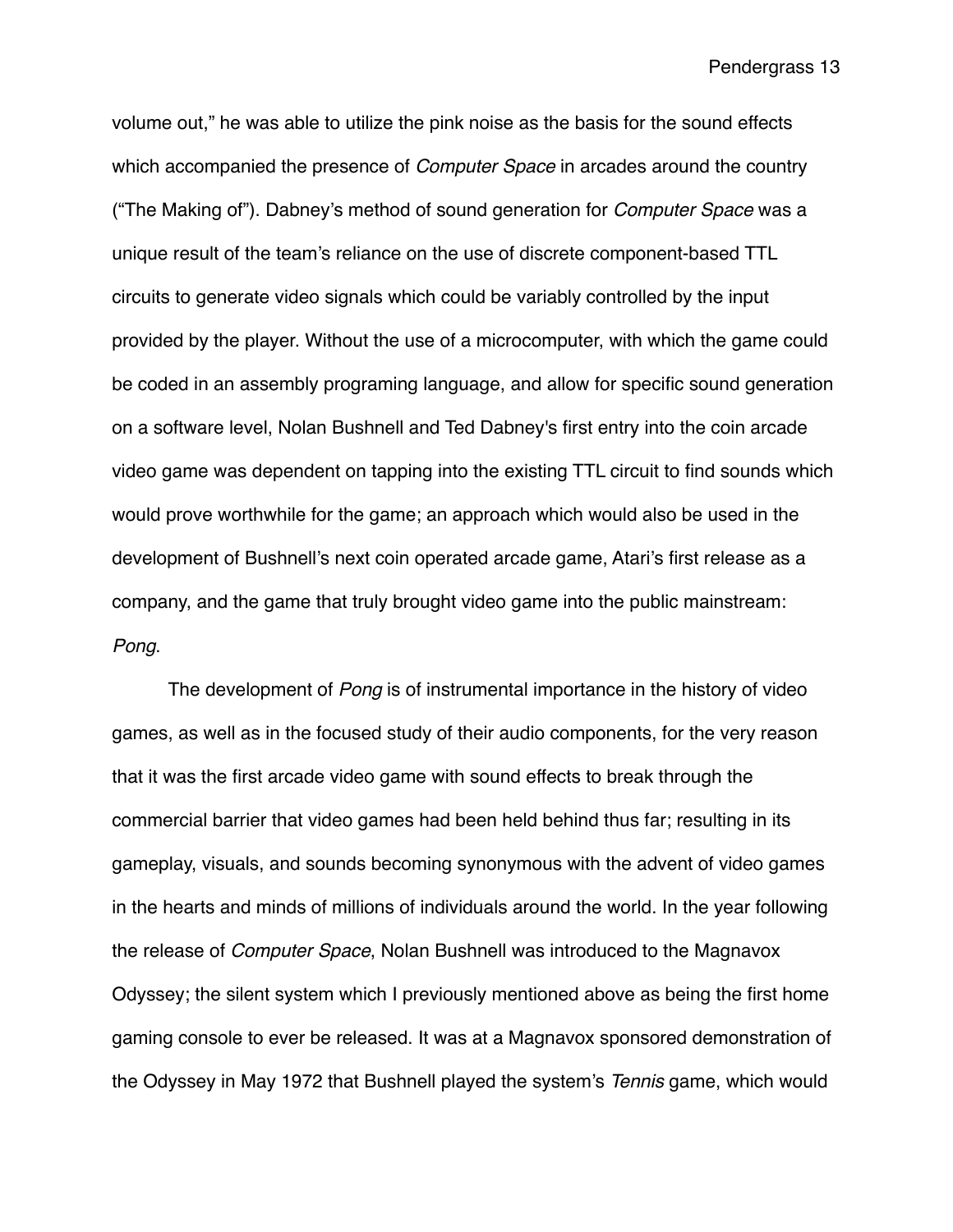inspire his aspiration to develop something of a similar vein (Winter, "Atari PONG"). Shortly after releasing *Computer Space*, Bushnell and co-founder Ted Dabney hired a fellow coworker from Ampex named Allan Alcorn to help with the development of their next arcade title, which would, of course, be *Pong*. According to David Winter, writer and operator of the web-based early video game archive, "Pong-Story," the title of *Pong* was chosen as its meaning, "a hollow, ringing sound," was exactly what Bushnell wanted to hear during gameplay ("Atari PONG").

I am hesitant to believe that the title of *Pong* is anything more than a shortened form of "Ping Pong," as the game is obviously inspired by Table Tennis, a sport of which "Ping Pong" is a common moniker for, though I believe it is apparent to anyone who has heard the classic sound effects of Atari's first success that they can be accurately described as "pong-like." However, Bushnell's true desire for the sound of *Pong* has been described by Allan Alcorn himself in his *Engineering and Technology History Wiki*  contribution, "First-Hand: The Development of Pong: Early Days of Atari and the Video Game Industry." As Alcorn states in this first hand account:

Nolan said that it had to have sound. But I was already over budget. I was finished with it except for the sound. So Nolan said, "I want to have the sound cheering people when you make a score." And Ted said, "I want it to have boos and hisses." I didn't know how to [sic] either one with digital components. I was already over budget. Then one afternoon I poked around the synch generator and found tones that were already there, and that's where the sounds came from, and that became the sounds. Articles have been written about how wonderful the sounds were. And I told Nolan, "if you don't like the sounds, you go do something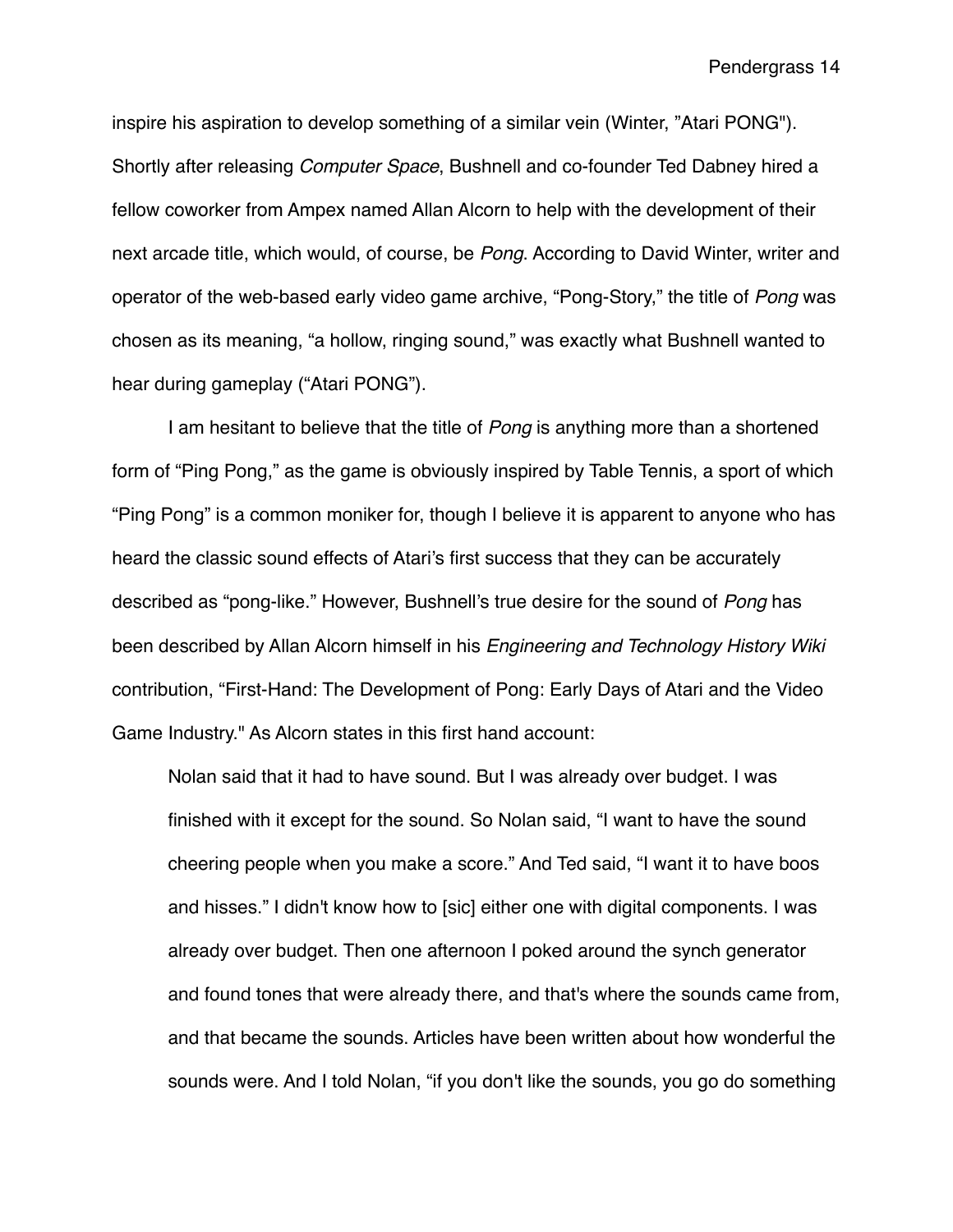better, but I'm only doing that." And so that's how the sounds got out. But it was because of cost… I was over budget.

Given the fact that *Pong* was developed with the same TTL based circuitry as *Computer Space*, there was no simple way for Alcorn to create audio for the game that would fulfill the expectations of Bushnell. Had the game been developed with a CPU as a primary component, Alcorn would have been granted more freedom in the generation of sound content for the game, most likely in the form of simple digital sound synthesis. And, in addition to being able to synthesize sound effects more in-line with the desires of Bushnell, Alcorn would have also been able to design the synthesis of the audio in a way which would allow it to be completely reactive to the gameplay from a programming perspective; though this lack of programmability proved to be of little issue to Acorn.

While the lack of a capable programable sound generation device severely limited Alcorn's ability to create the audio that Bushnell and Dabney both envisioned for the game, much in the same way that Dabney was able to route current away from the Zener diode of his TTL circuit though an amplifier to produce the sound for *Computer Space*, Alcorn's use of the video synch generator as the source of sound generation resulted in sound effects that were completely reliant upon changes in the current that were reflective of gameplay changes. As the amplifier was connected directly to a point on the video synch generator, all changes in sound content were a direct result of changes to the video output. What I found most interesting in this regard is the fact that the sounds that are heard when playing the classic arcade game were "chosen" by Alcorn for the simple reason that they were the most appropriate tones available to be amplified from the synch generator for any given visual change in the direction that the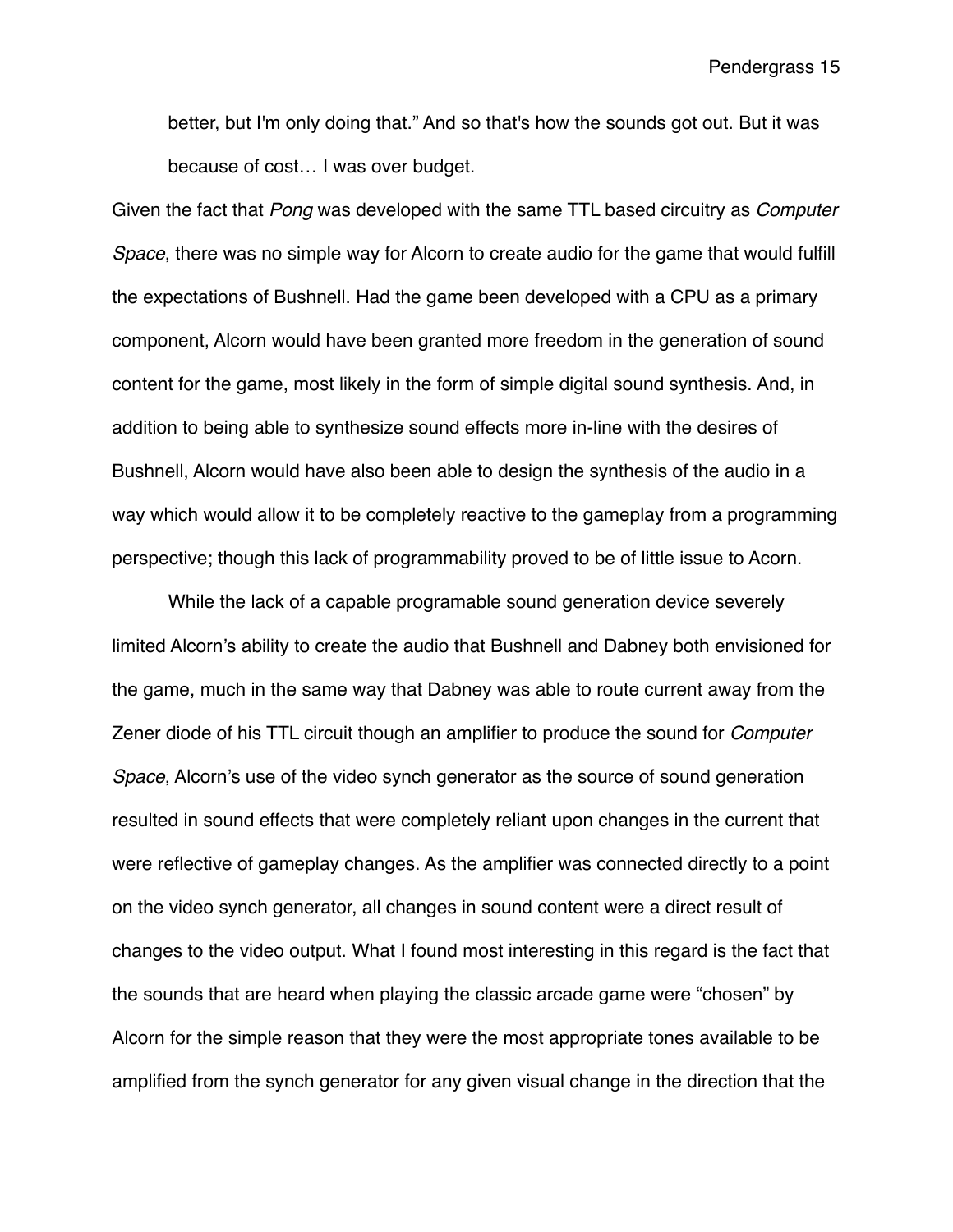ball is traveling, including: bouncing off of either players paddle, the boundaries of the play area, or leaving the play area entirely. The difference in pitch that is heard between the sound effect that is rendered when the ball hits the paddle, versus when the ball hits the boundaries of the play area is a direct result of the differences in the electronic signal being generated by the synch generators. The pitches that accompany each action were not freely chosen by Alcorn, yet, they work exceptionally well in the context of the game; so well, in fact, that sound effects of *Pong* have become iconic in their own right, with many recognizing the simple "beeps and bloops" as a true progenitor of video game audio into the modern era.

## **The Dawn of the Home Console**

It should be obvious that *Computer Space* and *Pong* were not the only arcade video games which utilized audio. Throughout the years following the release of *Pong*, arcade video games experienced a major increase in popularity, with many titles relying on flashy visuals and catchy sound effects to draw the attention of potential players within arcades around the world. During this period, many arcade video game manufacturers utilized TTL circuit technology for their games, as it remained significantly less expensive than the use of programable microcomputers of the time. The use of TTL circuits in Atari hardware changed in 1975 with the initial sale of radically improved *Pong* systems, which relied on integrated circuits (ICs) as a simplification of the TTL technology to provide the paddle and ball style gameplay that the game had made popular just two years prior (Winter, "PONG in a Chip"). Ultimately, there was little need to bolster Atari's arcade market with these new IC based machines,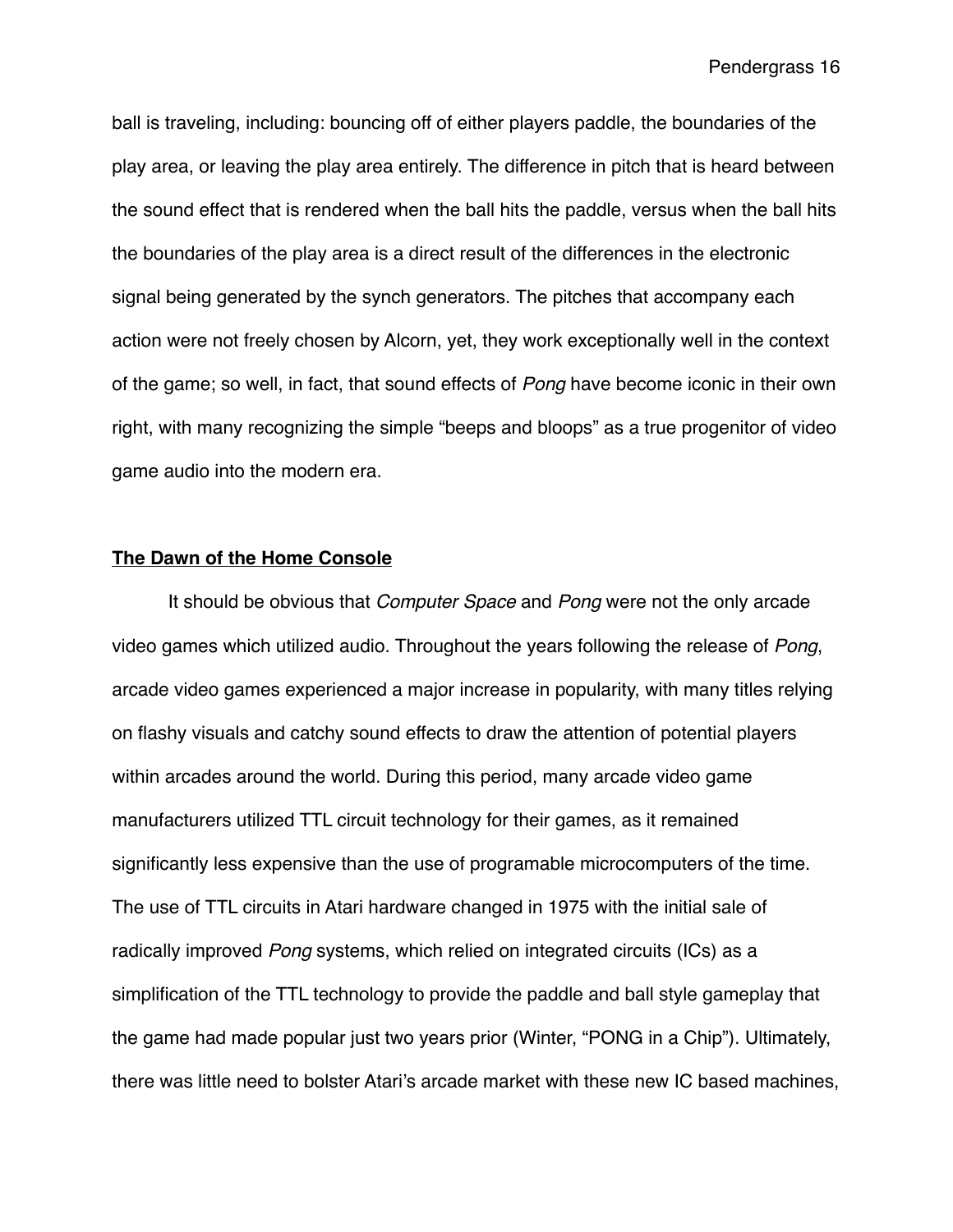as the pure TTL based units were still maintaining a high level of popularity within arcade establishments. What Atari had hoped to do with their new IC based systems was to create a competitive home video game economy; one which would replace the previous market, which had been widely ruled by the Magnavox Odyssey since its release in 1972.

Recognizing the demand for "Pong in a Chip" systems, many IC fabricators began releasing their own chips which ran clones of *Pong*, as well as other similarly designed games, in hopes of cashing in on the newest fad in home entertainment. This resulted in a flood of home "Pong in a Chip" systems being released by numerous manufacturers, who included chips which were being produced by a small number of fabricators at the time. This meant that while many of these systems were of different manufacturers and were marketed as being unique, they were essentially identical from a gameplay perspective. And as these systems utilized what essentially amounted to a condensed version of TTL technology, they were still unable to programed for audio purposes.

The prevalence of "Pong in a Chip" systems within the video game market was challenged with the release of the Atari 2600 (also known as the Video Computer System, or "VCS") in 1977. While not the first home console to utilize a microprocessor and ROM cartridges for game program storage, as the Fairchild Channel F had been previously released in 1976, the Atari 2600 held 80% of the home video game market share during the period, and can be credited with introducing the largest user base to the audio capabilities that accompanied the use of a programable processor unit in a home gaming console (Torres). The most notable benefit of the use of programed audio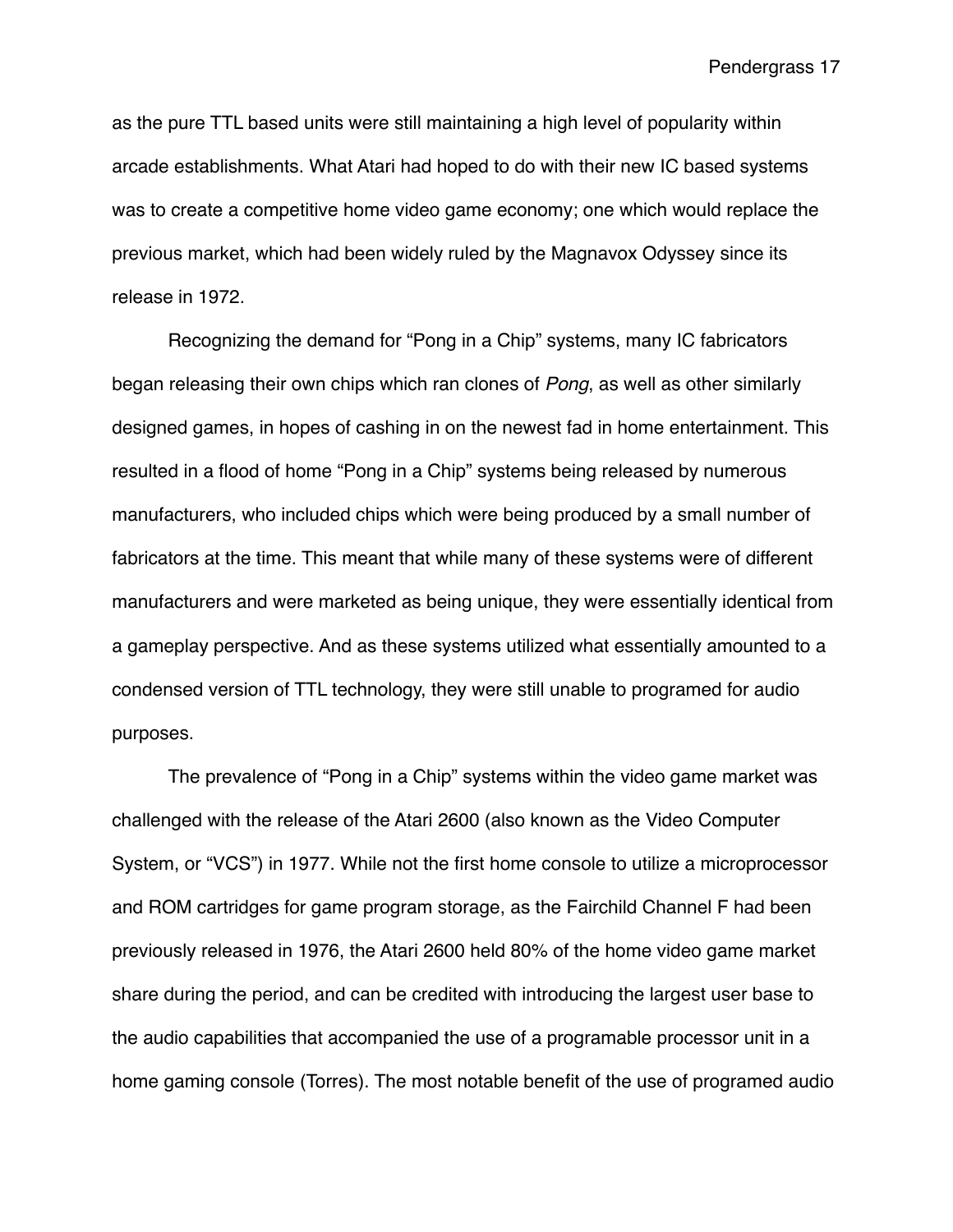in a home console came in the form of continuous musical accompaniment during gameplay. As the introductory source of programed video game music to millions of people in the 1970s, the Atari 2600 cemented the initial standard by which all future home video game audio would be compared. Though, that is not to say that the 2600 set a particularly high standard. Marred by the technical process by which its audio was generated, resulting in pitches that could not be produced in tune with each other, the 2600 suffered from issues of dissonance when playing back harmonically supported melodies.

This issue of improper tuning was due to the method used by the 2600's sound card, the Television Interface Adapter (TIA), to synthesize the music on playback. According to Karen Collins, author of *Game Sound: An Introduction to the History, Theory, and Practice of Video Game Music and Sound Design,* "the awkward tuning on the VCS was due to the TIA's 5-bit pseudo-random frequency divider, capable of dividing a base frequency of 30kHz by 32 values (21). Without going into terrible detail as to why this results in out of tune harmonic content, I can simply say that the equal temperament tuning system that most people, particularly those with "western ears," are used to hearing in modern music cannot exist in a system such as that utilized by the TIA.

The TIA also suffered from the limitation of only being capable of generating two channels of audio at any given time. This meant that the music heard during game play could only be as complex as a melody and single harmonic line, and in the event that a reactive sound effect was triggered by a gameplay action, the music would often lose its harmony, or drop out entirely, to allow the effect to be produced.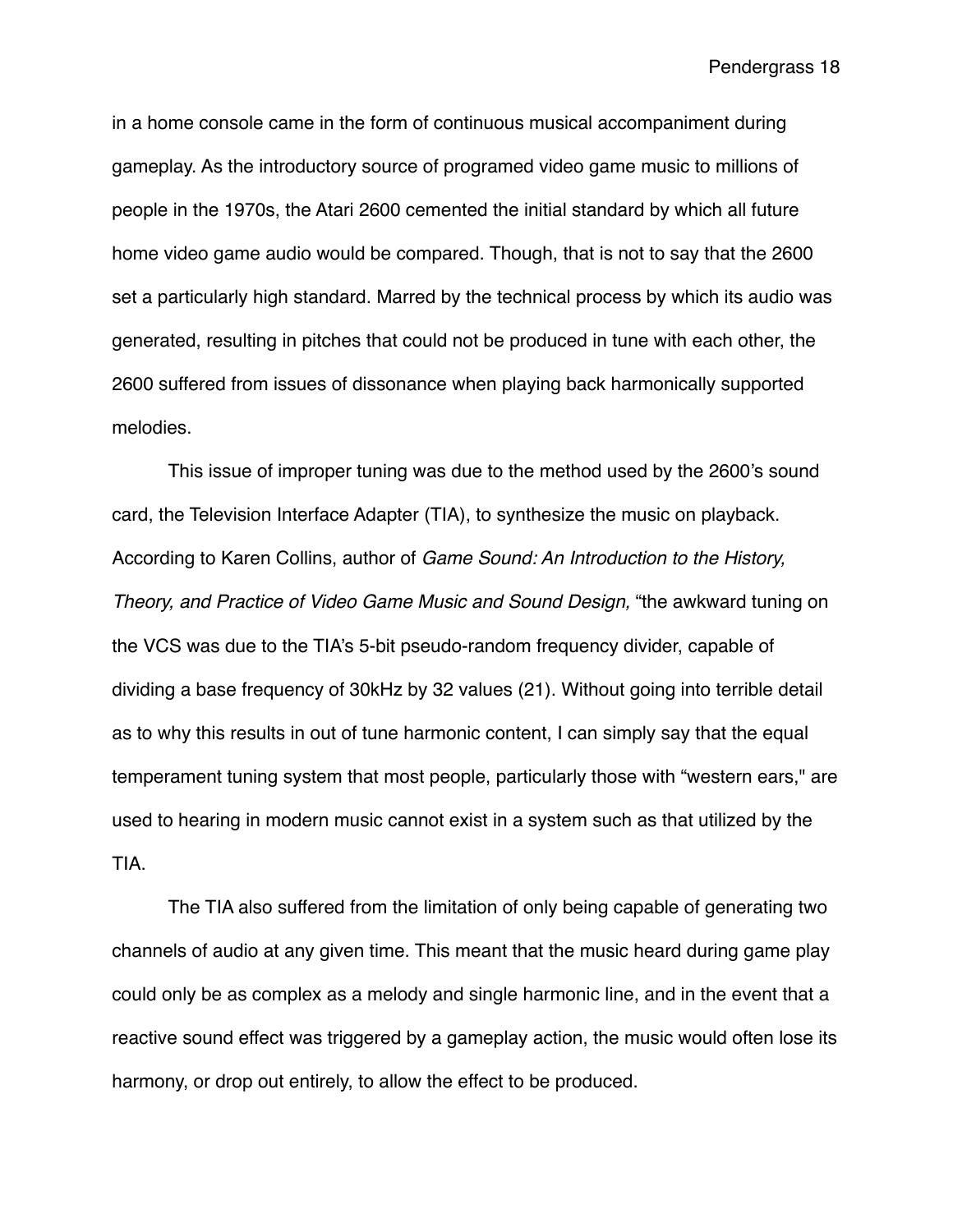While the Atari 2600 was the most popular console of the late 1970s and early 1980s, it received some serious competition, especially in regards to the quality of its audio. The most notable of these competitor systems would be Mattel's Intellivision, which was released three years after the Atari 2600, in 1979. The primary ways in which the Intellivision far exceeded the audio capabilities of the Atari 2600 lay in its use of a General Instruments AY-3-8910 three channel sound card, which was able to create three voice harmonic musical content, as well as generate game play sound effects while maintaining two voice harmonic music (Barton, Loguidice). This is an obvious step up from the limitations held in place by the two channel TIA found in the Atari 2600. Additionally, the AY-3-8910 was capable of generating tonally correct harmony, which left players with an immediate recognition of improved sound quality from the console.

Arguably, the most notable sound capability of the Intellivision came in the form the Intellivoice add-on, a voice synthesis device which was released in 1982. Through the addition of the Intellivoice, game programers were able to implement synthesized speech as an additional sound source within their games. Throughout the Intellivoice's lifecycle, only five games were developed to utilize the peripheral, though, these games existed as some of the console's most distinct and sophisticated titles (Barton, Loguidice). The power of the Intellivoice add on can be seen most prevalently in the 1983 Intellivision title, *World Series Major League Baseball*, which is impressive for being "one of the first multi-angle baseball games, with its fast-paced gameplay based on real statistics, play-by-play with the Intellivoice, and the ability to load and save games and lineups from cassette" (Barton, Loguidice). The ability for the developers to program reactive play-by-play speech to accompany gameplay was ahead of its time for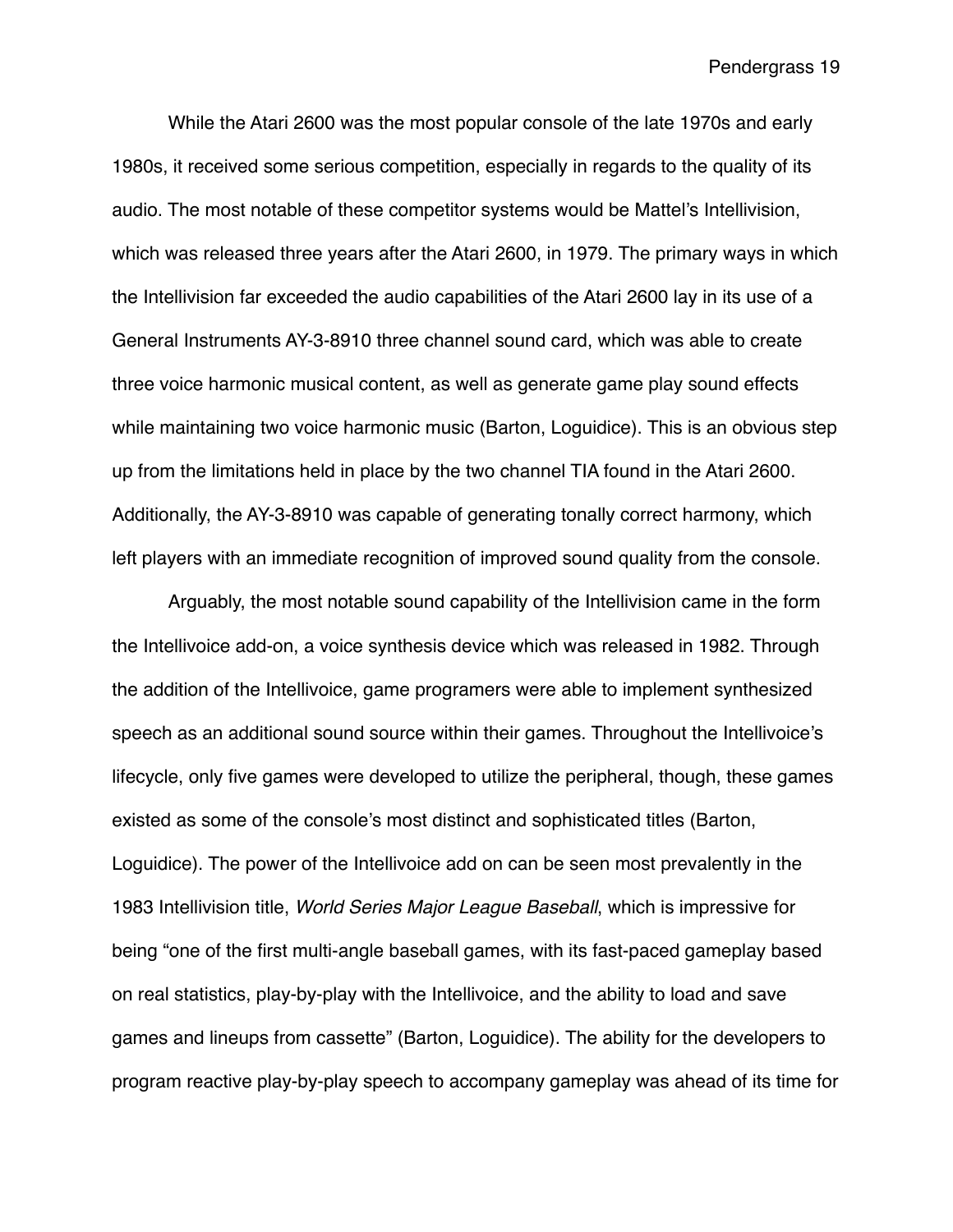a home video game console in 1983, and sets the Intellivision apart as one of the most important consoles of its time in the survey of video game audio.

Heading into the mid-1980s, the North American home video market began to suffer devastating losses, due to over-saturation of consoles and games being released by large numbers of manufacturers and developers, as well as the constant release of less-than-adequate ports of beloved arcade game. There were simply too many choices available, and too much disappointment with the quality of titles, with supply severely outclassing demand (Lambie). Though the market was in the midst of decline at the time of its release in 1985, the Nintendo Entertainment System (NES) proved to be one of the most notable consoles of all time, especially in regards to its audio performance. Building from the precedent set by the ROM based programable consoles of the late 1970s, the NES was released on a marketing platform reliant on game sales. In my opinion, the immense success of the NES in the mid-to-late 1980s was responsible for the revitalization of the home console industry into, and throughout, the 1990s, and this success can be owed to the quality of the first party titles being released by Nintendo and its subsidiary developers. Gone were the days of sub-par arcade ports; the NES's catalog was chock full of interesting and attention demanding titles which could only be experienced at home, on the hardware. In many ways, the success of these titles are a result of their entertaining gameplay, interesting characters, and their use of some of the best music and sound effects of any early gaming console.

The quality of the audio produced by the NES is a result of its programable sound generator (PSG), the RICOH RP2A03 Sound Processor, which boasted an impressive five channels of concurrent audio generation, including two pulse waves,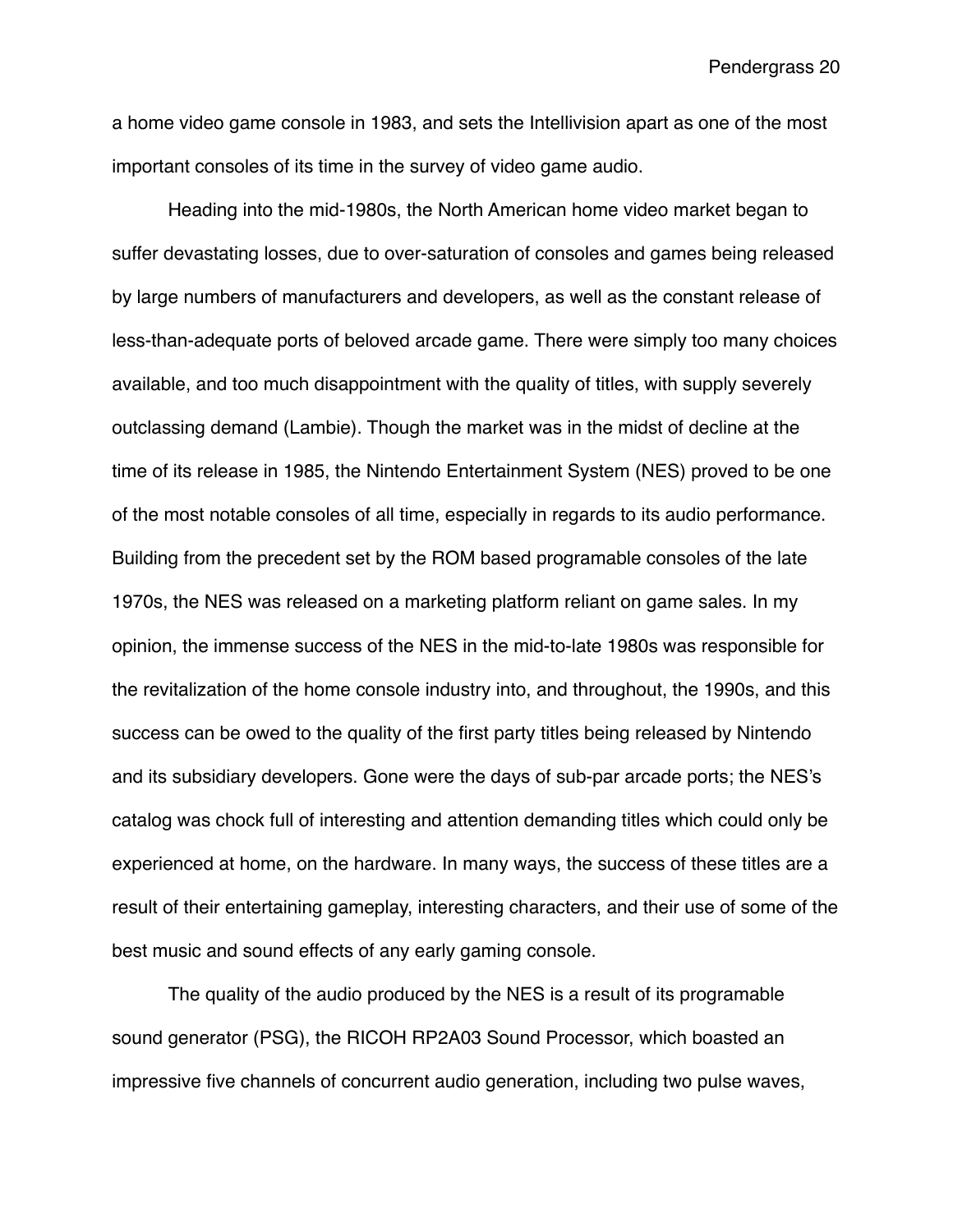one triangle wave, a noise generator, and one channel capable of playing back 7-bit pulse code modulation (PCM) digital audio files ("RP2A03"). Compared to the other popular consoles of the NES's era, including the Atari 2600 and Intellivision, the NES is an audio workhorse. The use of five channels of audio allowed developers to program rich harmonic music with room for effects, and PCM playback allowed for more realistic speech production than that which was available with the Intellivoice, though there was a huge limitation on the length and frequency of PCM playback inherent to the small storage capacity available on the NES cartridges. Nonetheless, many of the most recognizable video game soundtracks and musical themes of all time, including those which accompany Nintendo's iconic *Super Mario* and *Legend of Zelda* series, got their start as programed music on the NES.

#### **Expanding Audio Capabilities in the Fourth Generation**

Through the critical and commercial success of the NES, the home console market began to rebuild, with many manufacturers and developers showing less hesitation to enter the industry that was once on the verge of collapse. One such company who brazenly entered the recovering video game market was SEGA, who had introduced their competitor to the NES, the Master System, to the North American market in 1986. Unfortunately, the Master System was rewarded little success in the shadow of the market dominating NES. However, this did not deter SEGA. Following years of research and development, SEGA went on to initiate the fourth generation of home video game consoles with the release of the Genesis in 1989; one of the most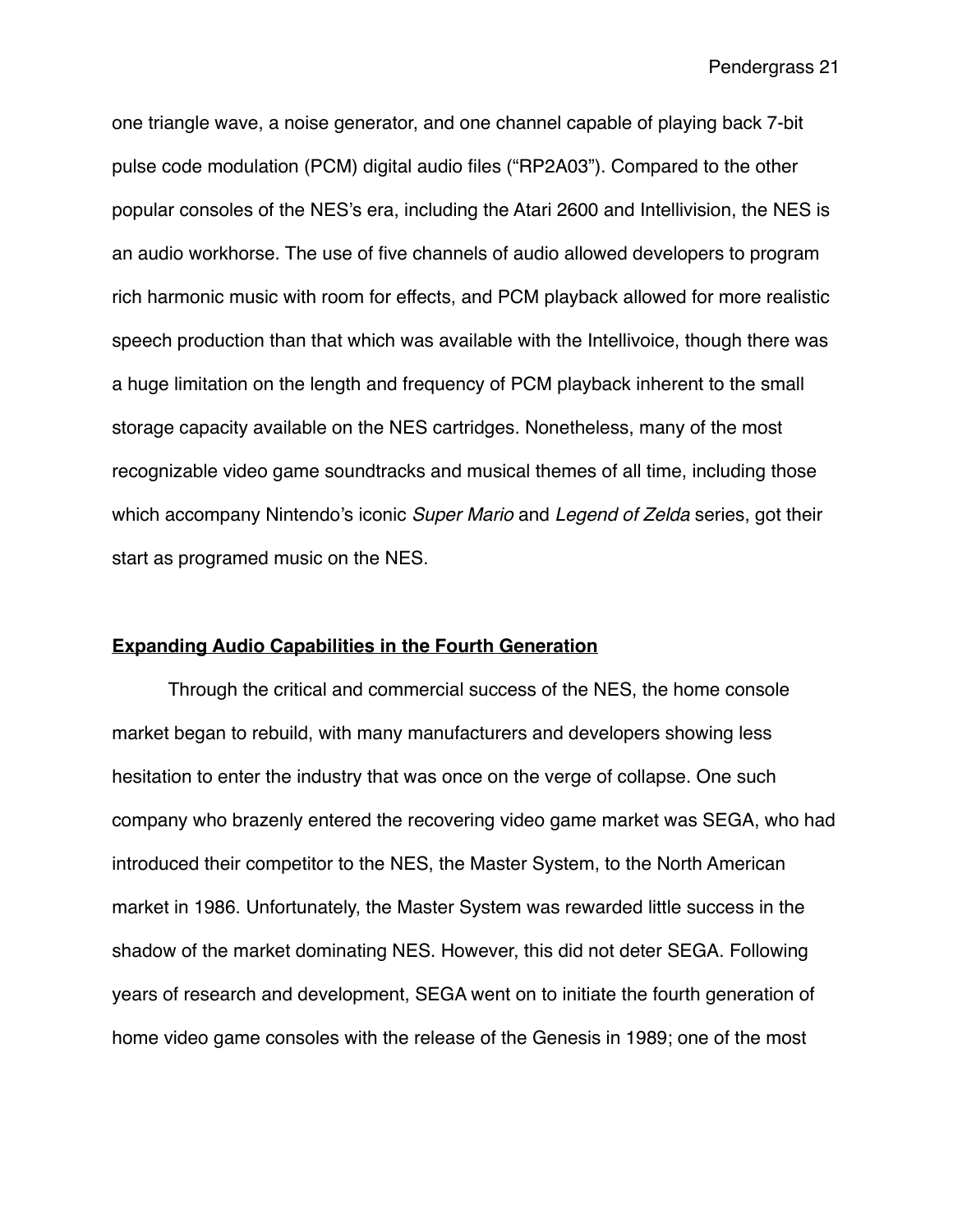important consoles in regards to games audio, due to its use of frequency modulation (FM) synthesis as the basis for its sound capabilities.

Though still a relatively new technology at the time of the Genesis's release in 1989, FM synthesis had already been lauded for its ability to produce near realistic, and complex, sounds from combinations of simple wave forms. Used extensively in Yamaha's early synthesizers, FM synthesis yielded an interesting sound that would find its way into many synthesizer and electronics-rooted records of the 1970s and 1980s. SEGA's inclusion of a Yamaha designed YM2612 six channel FM synthesis chip, as well as a four channel Texas Instruments SN76489A PSG, allowed the Genesis ten channels of rich audio support for gameplay ("Sega Genesis Technical Manual"; "SN76489"). In many cases, the use of the FM synth created soundtracks and sound effects that sounded nearer to real world instruments and sounds than any other console was capable of; putting the Genesis a step ahead of its competition in the context of audio. Additionally, the Texas Instruments PSG also allowed for the generation of pulse waves, white noise, and low bit-depth PCM files that were already commonly associated with video games of the time. Ultimately, the Genesis was one of the few consoles to rely on FM synthesis as a means for audio generation, and as a result, still remains recognizable as one of the most unique sounding pieces of video game hardware ever developed.

Following their commercial success with the NES, Nintendo released the Super Nintendo Entertainment System (SNES) in 1990. The SNES holds the position of being the most popular of the 16-bit fourth generation consoles, outselling the SEGA Genesis, and remaining popular well into the next generation of consoles that would follow. In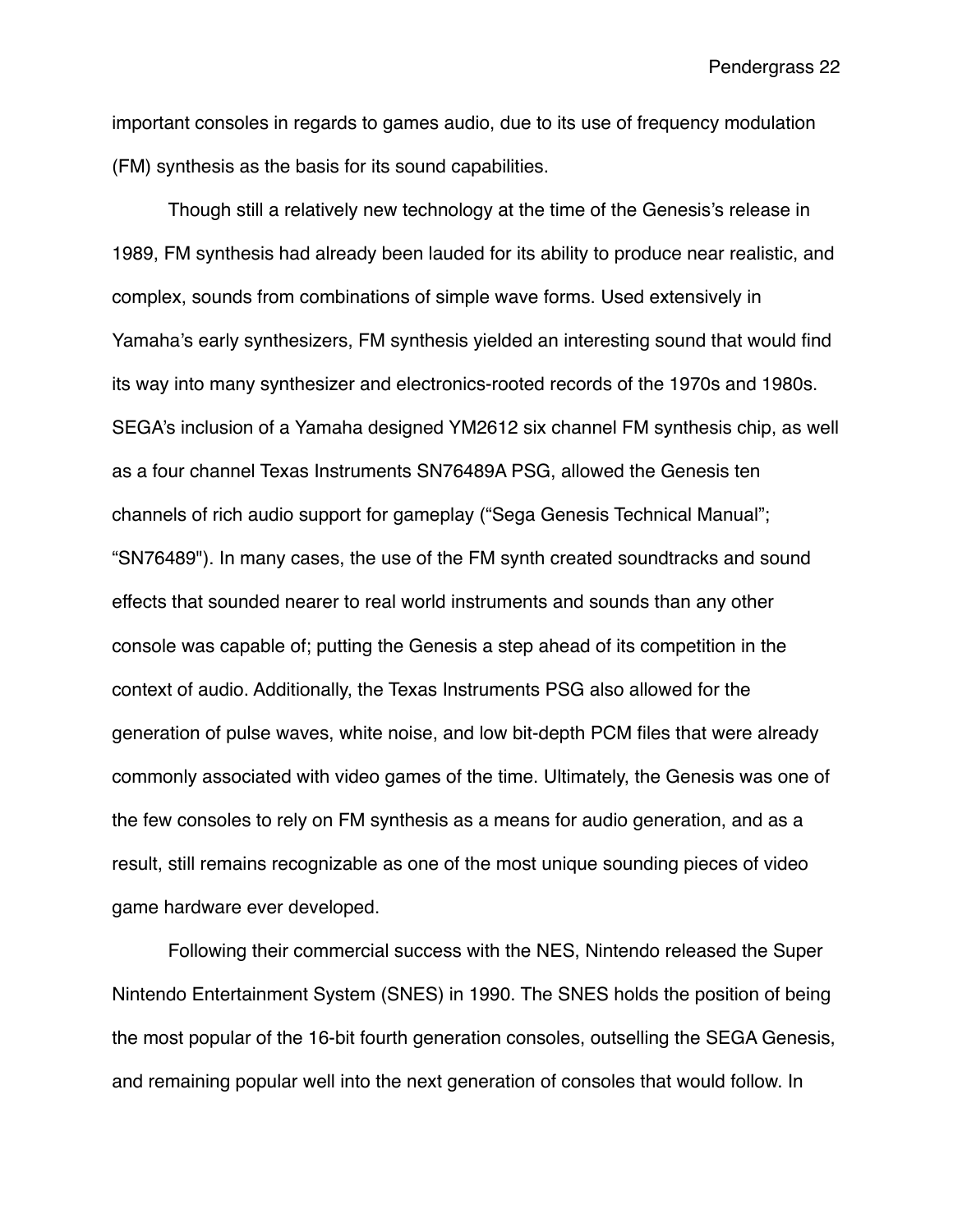similarity to the NES, the SNES owes much of its popularity to the first party content which was continuously being developed by Nintendo, as it was built upon the success of franchises that saw their roots on the NES. Through the truly advanced video and sound capabilities of the SNES, many of these franchises saw a rebirth that can be well recognized in their current iterations today. While the NES may have introduced the characters, gameplay experiences, and music that is so readily associated with Nintendo's most popular intellectual properties, their home truly is with the SNES.

In my opinion, the most important effect that the SNES had on these franchises was in helping to flesh out their musical identities; something that was made possible though Nintendo's inclusion of the Sony designed SPC700 audio processor, also known as the S-SMP. It was though the use of the S-SMP that the SNES was able to generate some of the most realistic sounds of the era, in many cases outperforming the Genesis due to the S-SMP's ability to playback PCM files at near CD-quality. However, this was not without some pretty severe limitations. As explained in the *Games Are Evil* article, "The Rich Tones of FM Synthesis":

While FM was cutting edge for the Genesis in 1989, it was quickly out-shined a couple of years later by the Super Nintendo. Nintendo's 16-bit console was late to the party for many reasons, but one of those reasons was to make sure that the SNES used the best technology available on the market. Nintendo's SPC700 audio processor (from Sony) was marvelous for the time. It provided real sample playback. Composers would manipulate those samples in many different ways. One problem however was the lack of available sound memory. As a result, the sounds were often either incredibly short, which led to a warbly sound when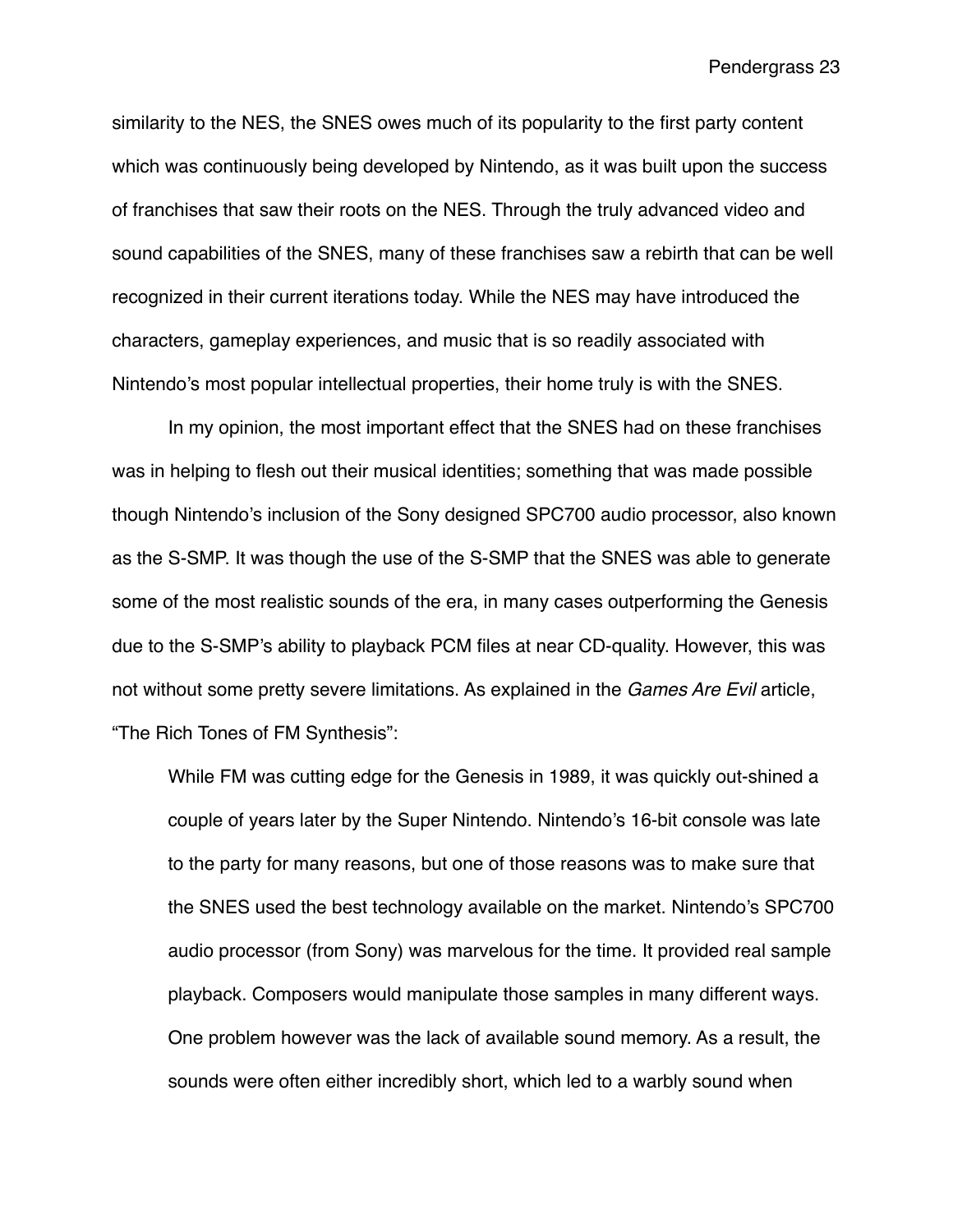sustained during playback (the strings in *Star Fox, Yoshi's Island*, and *Final Fantasy VI* suffer from this) or sampled at a high pitch then slowed down in software to save space and include more samples. This led to the trademark SNES "muffled sound."

Though the SNES was restricted in its use of raw digital audio files as a result of memory deficiencies, using the S-SMP's ability to produce and mix eight simultaneous voices, pan voices, generate ADSR volume envelopes, apply echo with an eight-tap finite impulse response (FIR), and use sound as a noise source, Nintendo's in-house SNES developers, and their contemporaries, were able to create experiences that remain iconic to this day ("Nintendo S-SMP").

### **32-bit Systems and the Beginnings of CD Quality Games Audio**

As a result of the development of the first 32-bit games consoles, the mid-1990s brought many major advances to the quality of home video games across all fronts. The visuals reached a level of realism unseen prior, with the audio improving equally in tandem. These improvements were incredibly dramatic, leaving many players to question where the video game experience could possibly go from there. The forerunner in the development of these, for the time, remarkably immersive experiences was the original Sony Playstation, released in 1994. As the first commercially successful console to feature the use of an optical disc as the program storage medium, the Playstation was capable of utilizing this technology to enable unparalleled sound in the form of full 16-bit 44.1kHz CD-quality audio playback. For the first time, not only could game developers and composers create music and sound effects that accompanied the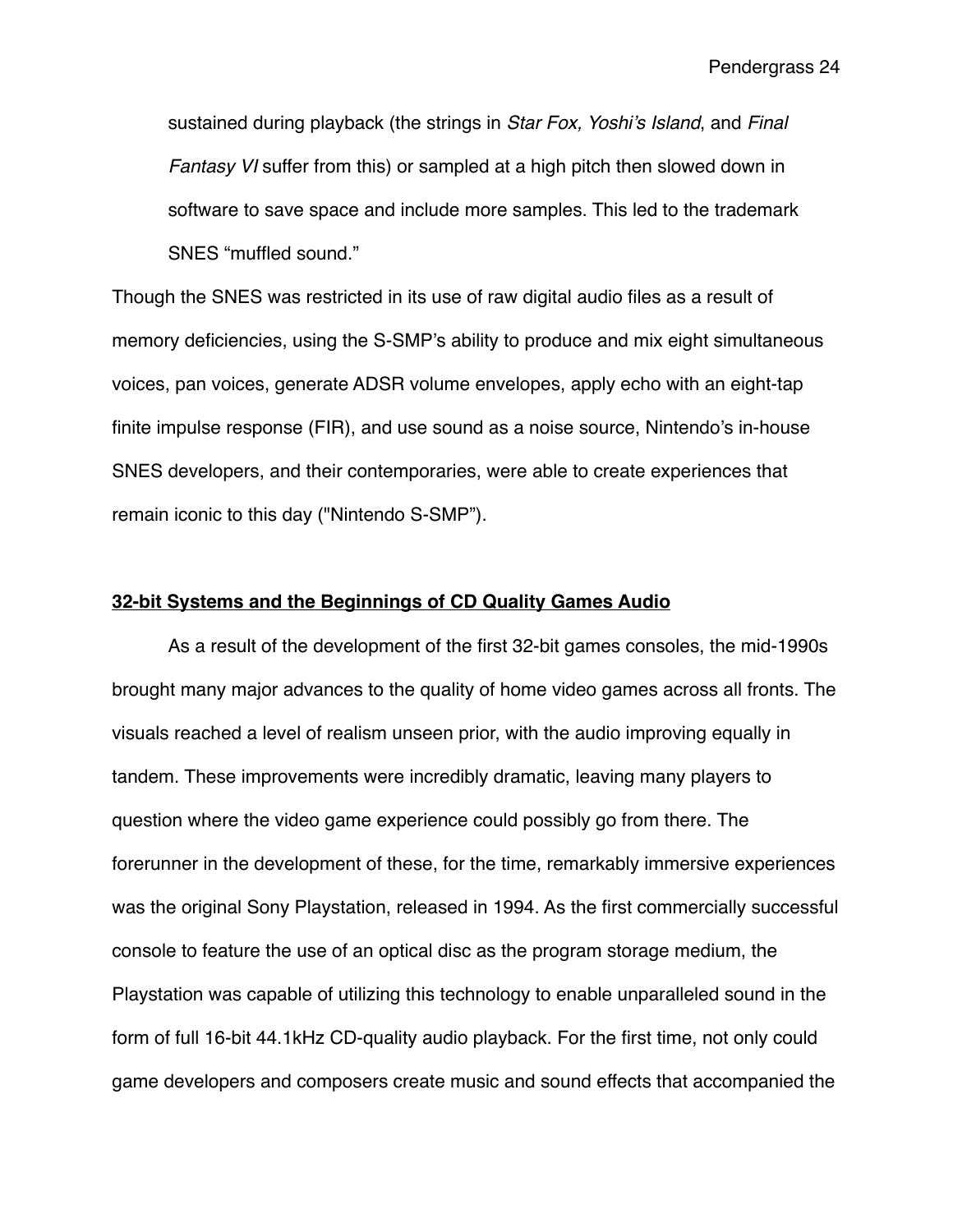game play with incredible depth, but also utilize playback of digital recordings in their games. Games such as *Wipeout* (1995) and *Tony Hawk's Pro Skater* (1999) are still known today as examples of the ways in which the Playstation pioneered the use of popular styles of recorded music as effective musical accompaniment in modern games.

Aside from its CD-quality digital audio playback capabilities, the Playstation is also important in games audio for its sound processing technology. Being based on 32 bit architecture, the Playstation, naturally, has much more processing power afforded to its production of audio. The console was capable of producing 24 channels of 16-bit PCM files, as well as midi instrument playback ("Playstation Technical Specifications"). This means that the console was capable of generating synthesized and sample based music as well as PCM based sounds. In addition to its impressive channel count, the Playstation was able to process audio through pitch modulation, ADSR volume envelope, looping, and digital reverb ("Playstation Technical Specifications"). These tools granted audio programers a previously unheard of level of mix control within their games. The technical audio capabilities of the Playstation can be easily recognized in the 1996 title, *PaRappa the Rapper*, which was the first game to ever win the Academy of Interactive Arts and Sciences's award for "Outstanding Achievement in Sound and Music" in 1998, two full years after its release ("1998 Awards Category Details").

### **Reactive and Interactive Mixing in Modern Games Development**

Now that we have covered the breadth of video game audio capabilities, surveying the progression from the earliest games of the mid-20th century all the way up until the beginnings of modern CD-quality games audio, we can begin to look at how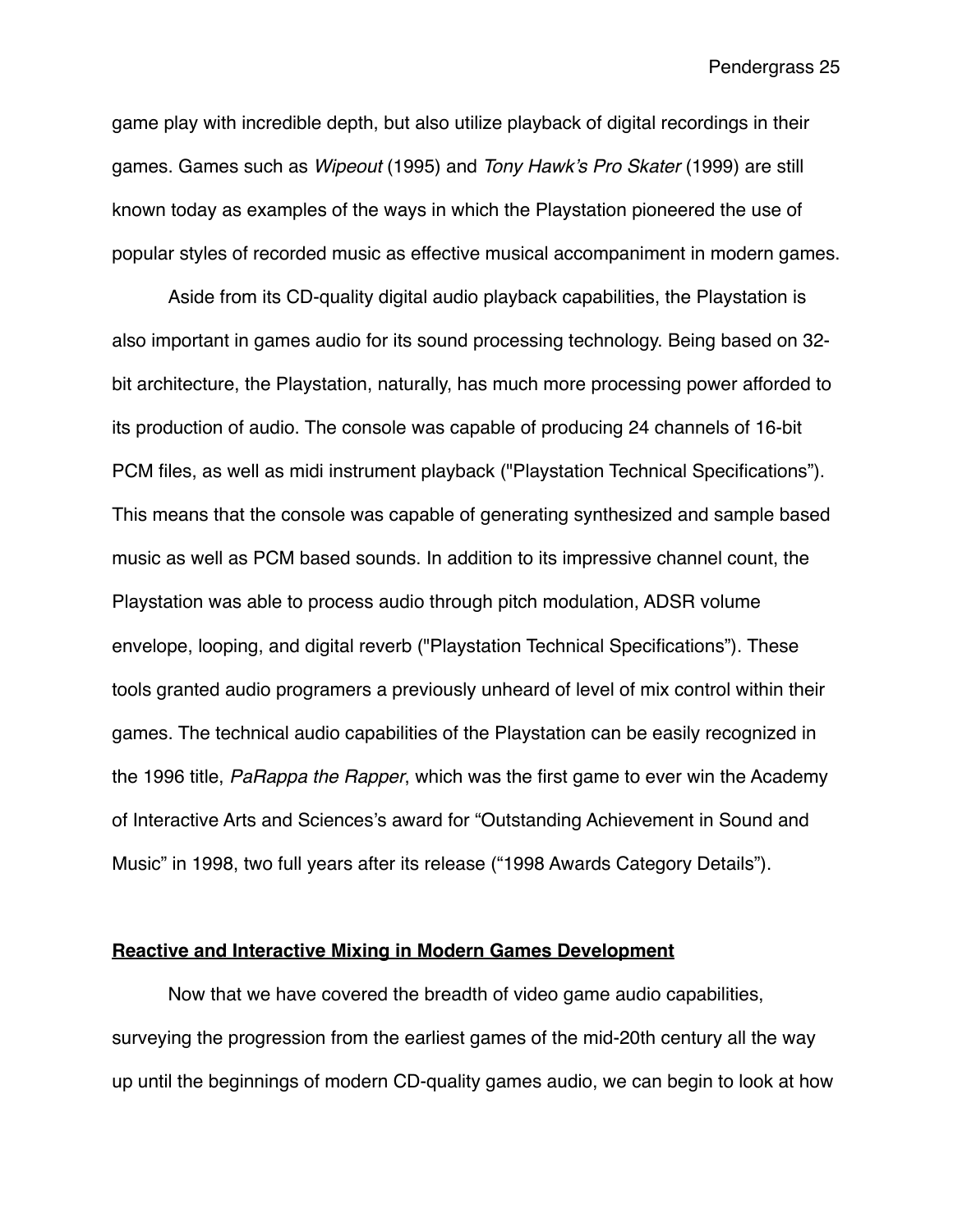developers are currently tackling the challenge of creating the dynamic, interactive, audio experiences that gamers are enjoying today. As technical capabilities improved following the Playstation and its contemporaries, with the release of sixth generation consoles, such as the Sony Playstation 2, Nintendo Gamecube, and Microsoft Xbox, the role of mixing the audio for video games changed dramatically. Where it was once the audio programer's job to provide a system that played back either programed or prerecorded music and triggered sound effects reactive to player actions within a static mix, the increase in concurrent channel counts and processing capacity with these newer consoles left developers looking for a way to handle the audio mix in a dynamic way, reactive to not only triggered actions made my the player, but also to the player's presence in the world of the game. This lead to the development of dynamic audio mixing engines, which handle many mixing and audio asset instantiating decisions dynamically, and in real time, entirely in relation to the input of the player. Using such systems, the creation and integration of music and sounds has become both more involved, and more interactive than ever before. These improvements in capabilities have allowed the act of interactive mixing within games to become more pronounced, and with so many concurrent sources of sound (background music, dialogue, ambient sounds, etc.), more important than ever.

It is important to discuss the importance of the processes that go into mixing audio for video games. According to Garry Taylor, Audio Director at Sony Computer Entertainment Worldwide, "...the audio assets that go into a game are only 50% of the complete experience. The other 50% is down to implementation of those assets, with a good mix being a large part of that." Throughout his 2010 Game Developer Conference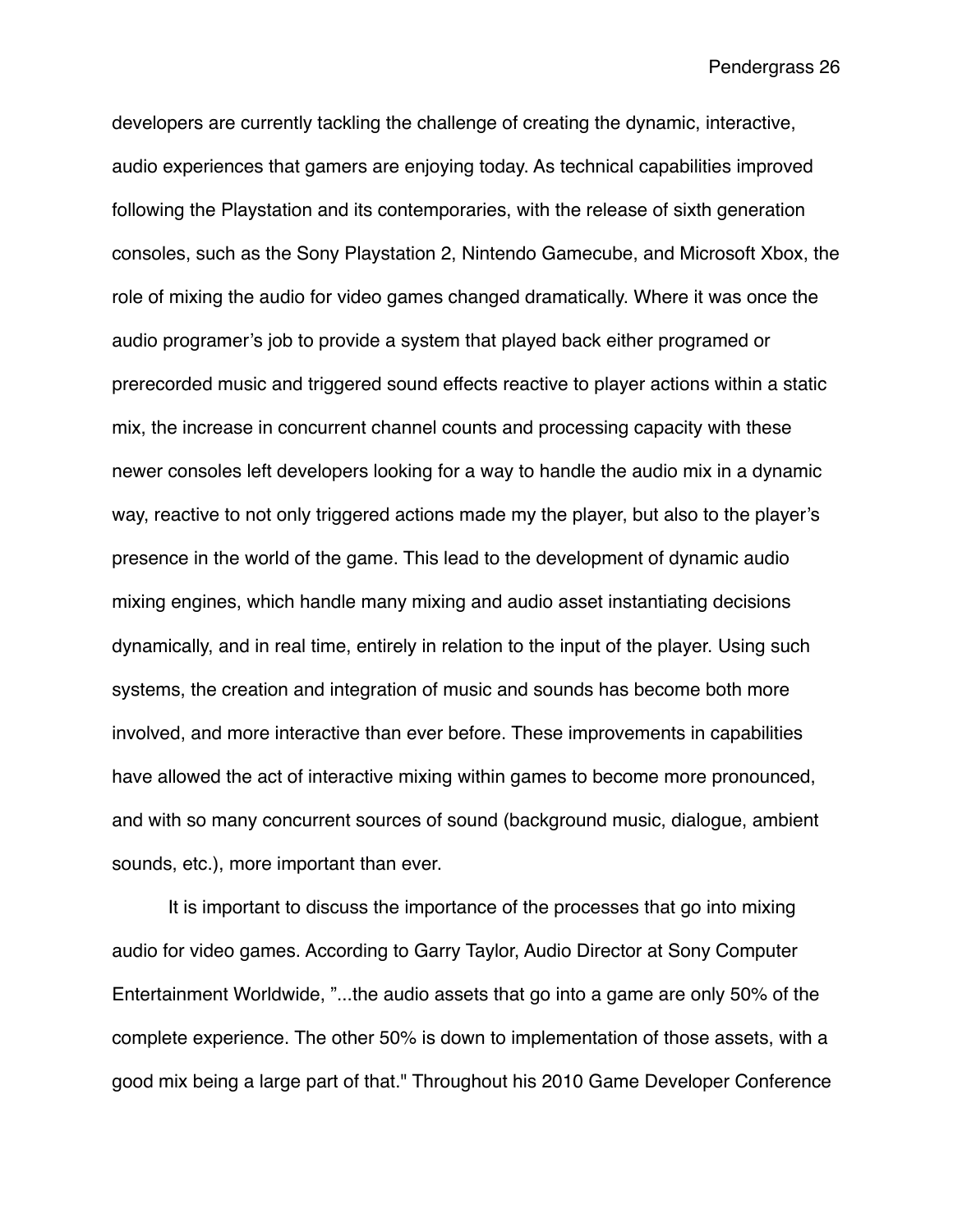keynote from which this quote was taken, Taylor discusses the types of processes that go into creating a mix that fulfills the other 50% of the complete interactive audio experience. Mixing for video games is much the same as mixing for film and television, with the end goal being to create a listening experience that is clear and defined. In many ways, this goal is achieved as a result of the same process by which the mixing engineer for these other non-interactive mediums performs their job. To create a clear and balanced mix, the engineer must make sure that every sound source has a defined location within both the frequency spectrum and the stereo, or surround, image. Taylor sums the processes of mixing for video games into two distinct categories: active and passive mixing. Both methods are still used today, though, through the use of dynamic mixing engines, active mixing is beginning to take hold as the standard for the incredibly immersive experiences modern gamers desire.

Active mixing is accomplished by creating a system that allows actions and events within the game to alter the mix according to their function and importance. Examples of this process as described by Taylor are, "the recalling of a set of volumes for a group of sounds, a snapshot, triggered by an in-game event, or for example the tinnitus effect when grenade goes off close to you, in a first person shooter, where all the sound is filtered, except the ringing in your ears effect." This description accurately outlines some benefits of the active mixing process. Due to the fact that the in-game audio can adjust fluidly to match player actions, active mixing is quickly becoming the standard process for mixing audio in the video game industry.

On the other end of the Taylor's spectrum we have passive mixing. Taylor describes passive mixing as similar to the standard way in which an engineer would mix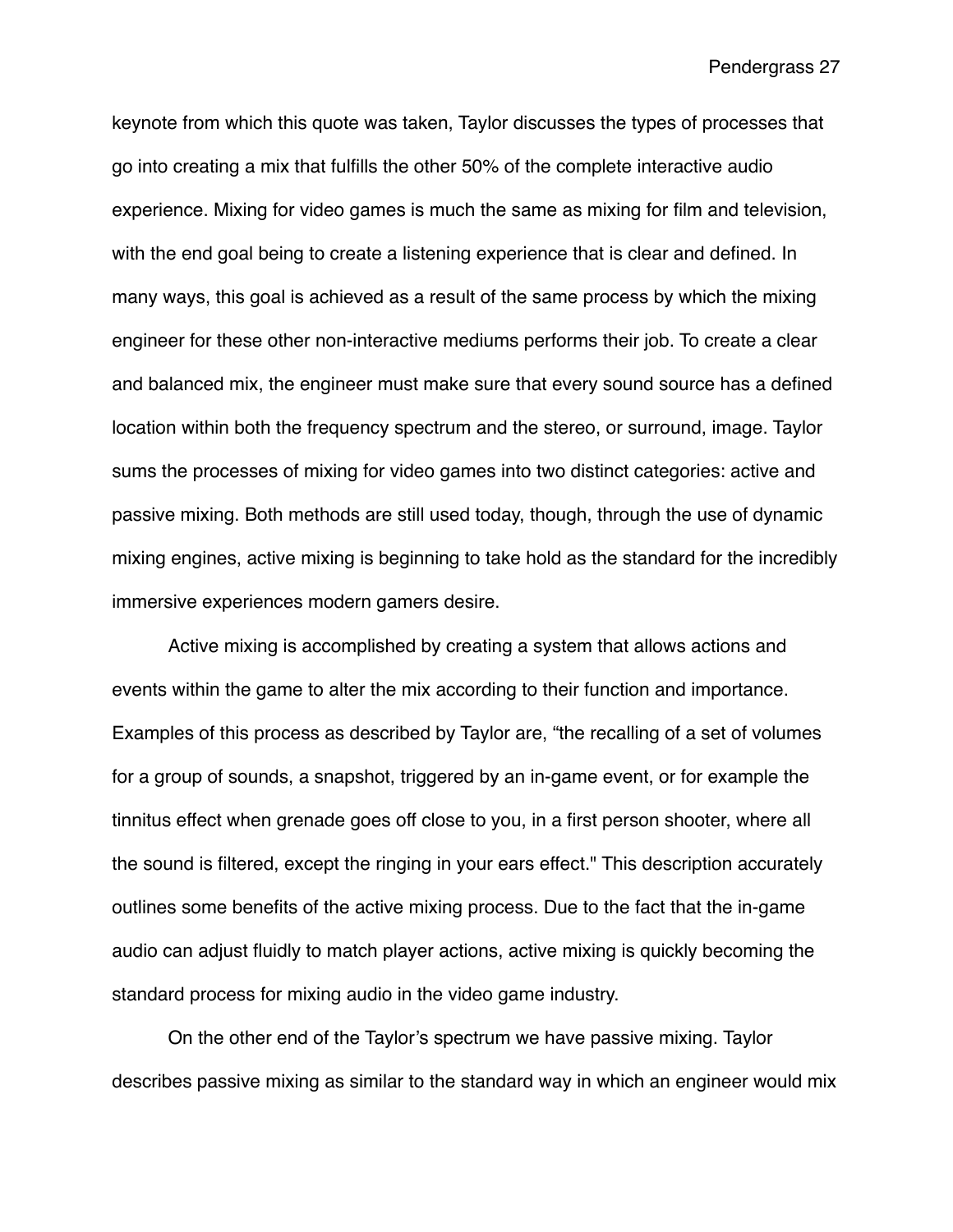music or film audio. Passive mixing is accomplished by setting dynamics processors to static configurations, allowing other sources of audio to trigger a change in the mix through various routing techniques. This can be as simple as compressor pulling back the music when dialogue enters a side-chain input. While this may sound similar to the goal of active mixing, in that the mix is being altered by changes in the other sounds present in the mix, there is a distinct difference. With passive mixing, the changes to the mix are only based on what is coming out of specific channels which are predetermined to be routed though side-chain compressors or other dynamics processors. The mix never adjusts to what is happening on screen, only to other audio sources. In the case of differentiating active and passive mixing, we must recognize that this passive process of side-chained ducking is naturally included within the active mixing ideal. Taylor describes his perfect setup as, "a combination of both active and passive systems," for this very reason. Though active mixing naturally includes passive processes, the same can not be said in reverse. Passive mixing does not feature any techniques that fall in line with the ideal of active mixing, and is typically handled using the static mixing techniques that have been utilized for game development since the advent of programable audio.

As far as the techniques involved in active mixing go, there are a variety of different approaches being taken. Some developers include proprietary systems into their games that allow snapshots of the mixer to be loaded on the fly when certain events are triggered, while others choose to integrate commercial systems such as Firelight Technologies's FMOD, AudioKinetic's Wwise, and D.I.C.E.'s High Dynamic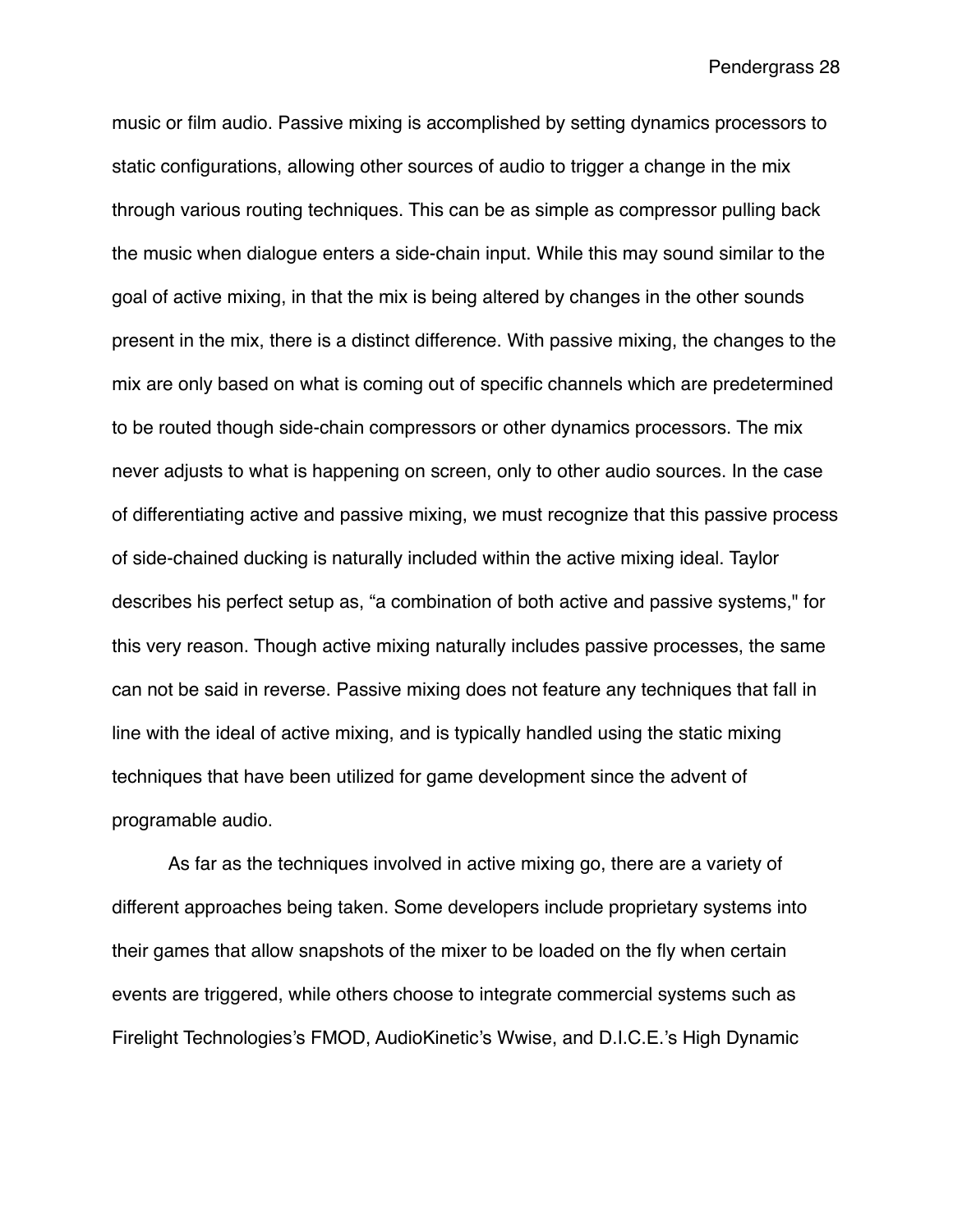Range (HDR) which dynamically mix the audio based on various parameters set by the mixing engineer during the production of the game.

The technique of utilizing in-game actions and events to trigger mixer snapshots is very easy to understand. The mixing engineer sets different mixes for different locations and events in the game and saves these as snapshots. These are then loaded back into the games internal mixer when individually triggered by the appropriate in game sequence, or player input. In most instances, the transition between mixes is not immediate, which enables the change in sound to go almost unnoticed. This allows for different levels of foley and ambient sounds to build as many different soundscapes as the game might require. Rob Bridgett, audio director at Radical Entertainment, explains in his article, "The Future of Game Audio - Is Interactive Mixing The Key," that mixing engineers must take their goals from film mixing, but also need to expand upon this using automated systems in order to overcome the non-linear nature of most games. Bridgett implemented a proprietary snapshot technology for Radical's 2006 game *Scarface: The World is Yours*, which allowed Bridgett and his team to mix various instances of unique audio within the game individually, based upon what sounds were present at that time. At Radical games, Bridgett found it helpful to divide snapshots into three groups based on the function that the snapshot serves. These snapshot categories were: Default Snapshots, Multiplier or 'ducking' Snapshots (several of these can be installed at any one time, and when added to a default snapshot, these create a ducking effect), and Override Snapshots or event snapshots (only one can be loaded at a time, as these completely override any default or ducking snapshots that may be installed for the duration of an event) ("The Future of Game Audio"). With the snapshot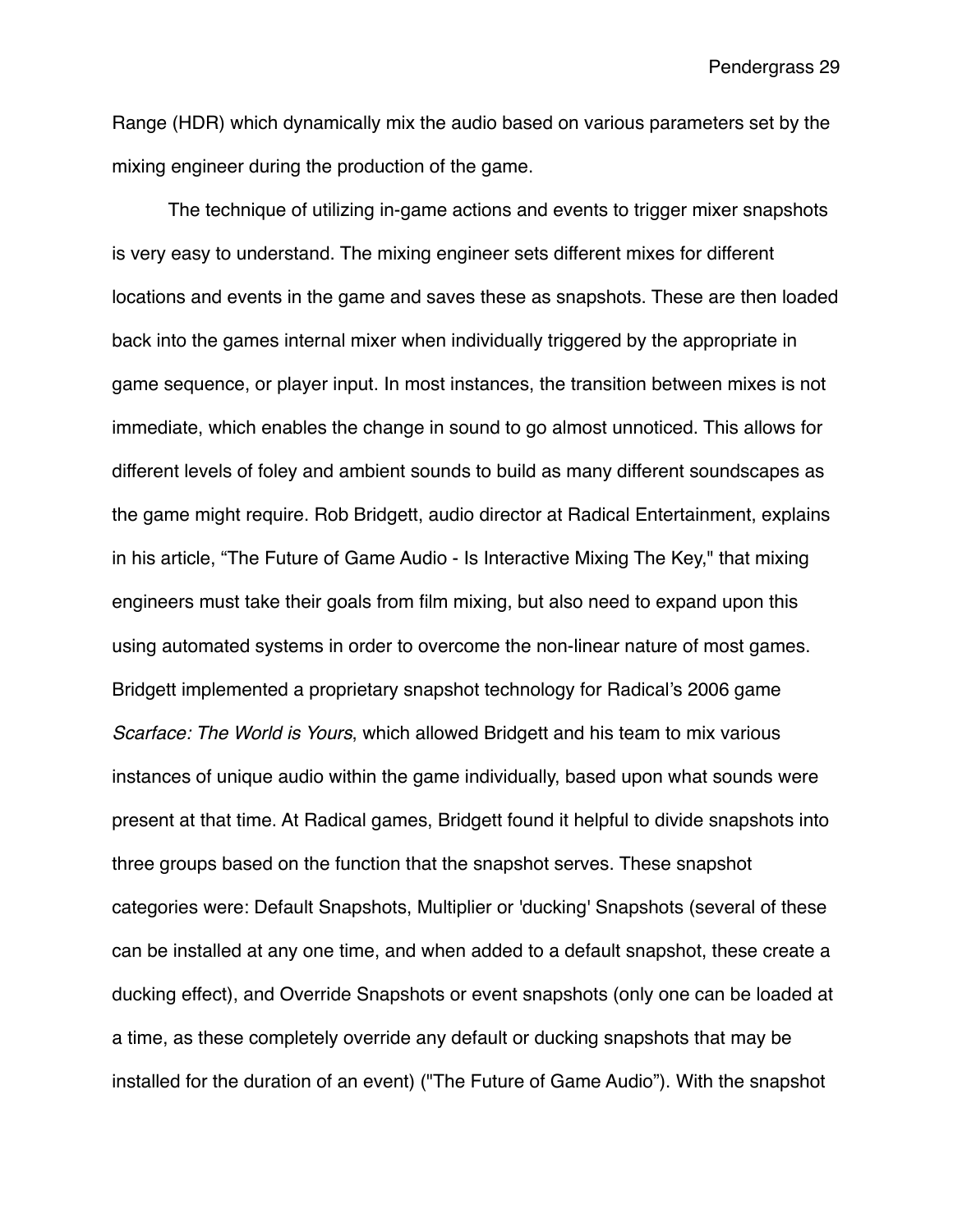method, the audio in games can consist of multiples of individual mixes. According to Bridgett, *Scarface: The World is Yours* contained roughly 150 individual mixer snapshots, each used in specifically outlined instances within the game ("The Game Audio Mixing Revolution"). In 2006, when *Scarface: The World is Yours* was developed, this snapshot technology was more advanced than the mixing systems most developers were using at the time. Over the next few years snapshot mixing became common within the industry, however, it is now being replaced by even more fluid and dynamic mixing technologies.

While mixer snapshots allow for active changes in the mix based on actions in the game, they have a major shortcoming when it comes to handling the demanding audio that most modern games are requiring. With games sometimes featuring huge amounts of concurrent sounds, mixing screenshots can be limited in many ways; channel count and dynamic headroom just to name a few. This is where the automated mixing systems (FMOD, Wwise, HDR) come into play. These systems adjust the importance of audio files in the context of the current situation within the game. Yes, snapshot mixing can adjust the importance of certain sounds, but it does not react to level differences on the fly, as all changes are predetermined by the mixing engineer. D.I.C.E.'s HDR system, on the other hand, was designed specifically to adjust levels in real time, based on the importance of the sounds. According to Garry Taylor, the system works by creating a window that has a defined dB range to cover the dynamic range of a given system governed by the playback method chosen by the user; headphones, internal television speakers, home cinema system, etc. Templates are then created which contain the samples as well as control data, including loudness data for each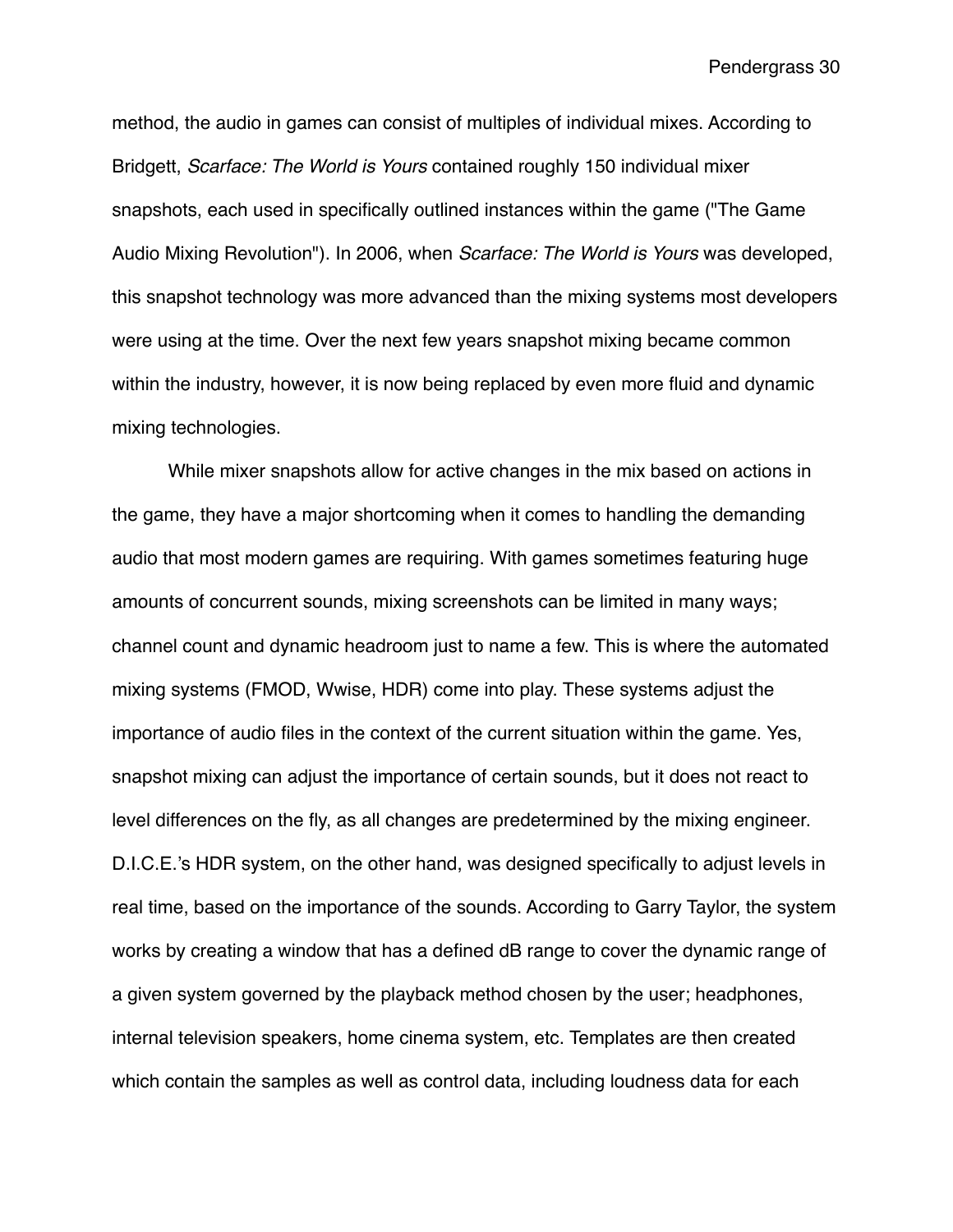sound. The system reacts to the introduction of really loud sounds by shifting the window up to allow the newly introduced loud sounds to be contained at the top of the window. Sounds that fall below the new bottom of the window are then attenuated. When the loud sound fades away, the window shifts back down bringing the quieter sounds back into the mix. This system can handle individual track level changes without the need for mixer snapshots, as most changes in the overall mix come from the addition and removal of sounds. Due to the shifting nature of the window, the dynamic range remains static throughout the adjustments being made to the mix.

Along with HDR, there are various other active mixing systems available to the mixing engineer. Taylor describes a category of these as "self-aware systems." The use of self-aware systems allows for the mix to expand upon what was predetermined by the engineer. This category of systems, of which FMOD and Wwise fall under, are integrated into the playback engine within the game and are constantly aware of what function each sound holds in the mix. The adjustments to the mix are not triggered by events like snapshots, or by the introduction of sounds, like HDR. The self-aware systems take information provided to them and function only to use this information to make necessary adjustments. According to Taylor, "it's now possible for us to go one stage further and have systems that are aware of what they're actually outputting, and to make passive mix decisions accordingly." He continues by explaining that, "you can store spectral information as metadata about each audio file in your game, and you know how loud each sound is being played and where it is in the 3D world, the system can know exactly what is coming out of each speaker at any moment."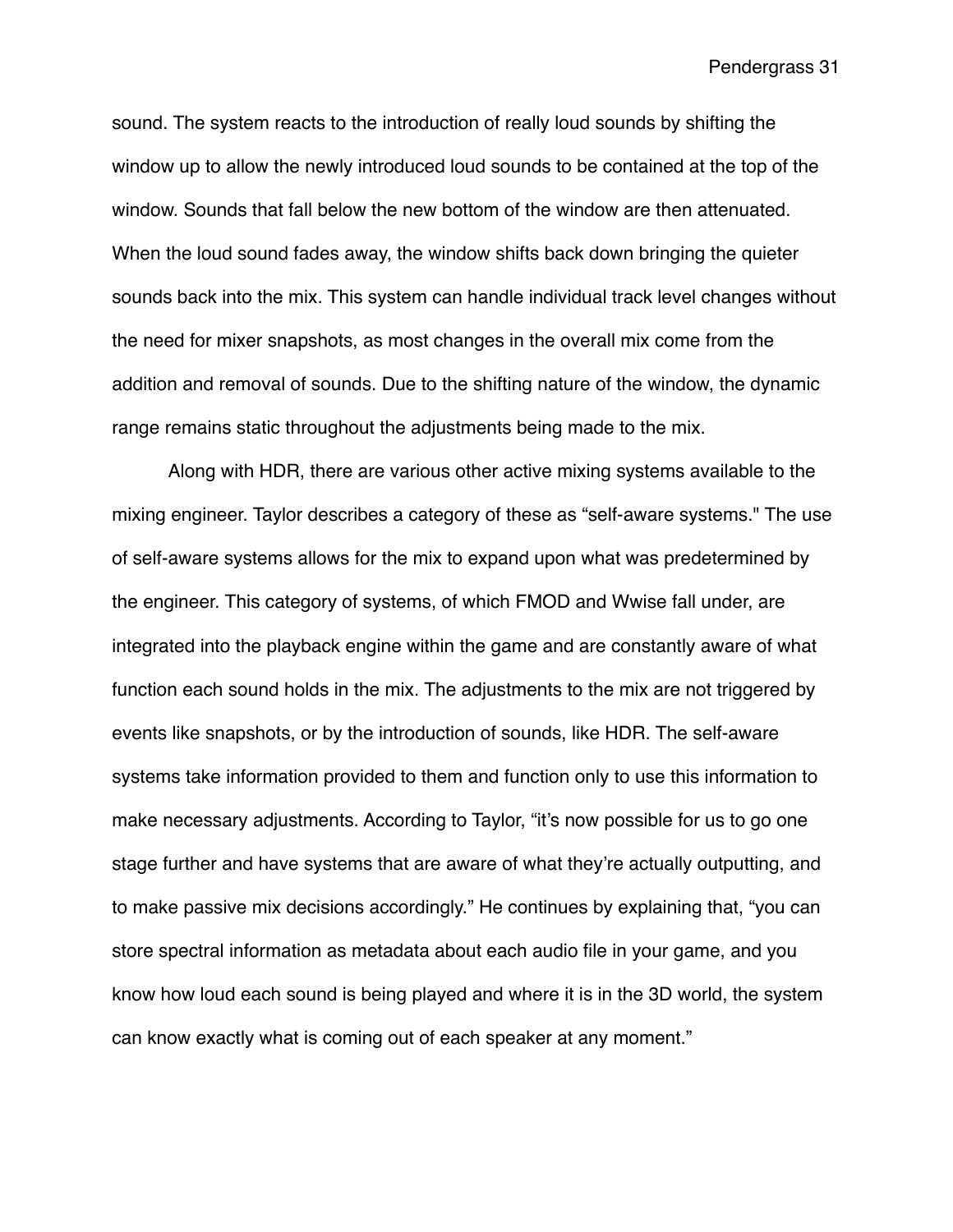The benefits to this level of autonomous control might not be obvious, but they are substantial. The HDR system can dynamically handle ducking and level changes based on incoming audio sources. This is an impressive automated function. However, it is limited to only adjusting levels. On the other hand, self-aware systems not only make automatic changes to levels, but, due to their knowledge of sound location in 3D space and the spectral components of each sample, are able to make adjustments to EQ and dynamics processing in order to actually allow more clarity for new sounds, without only adjusting levels and removing quieter sources. This is a huge advancement from the simple triggering of pre-made mixes used in the snapshot based systems. Additionally, through the use of various processing techniques, such as applying convolution based reverb to all sounds in a similar space and changing parameters of the effect based on the location of these sound within the space, dynamic mixing engines can create startlingly convincing aural environments for the player's ears to explore. When developers add in support for the use of five, seven, and even nine channel surround sound systems, or include head-related transfer functions (HRTFs), which are mathematical formulas that are used to process the audio being fed to a set of standard headphones to make the stereo image sound as if it is entirely surrounding the listener, the dynamic mixing engines are able to accurately position the sounds within the 360 degree sound image in a way that envelopes the player in sound, as if they were physically located within the world of the game. As the player moves through the in-game space, the processing and positioning of sounds adjusts to create the most realistic representation of the soundscape as possible; which in itself is one of the most effective ways of promoting total player immersion.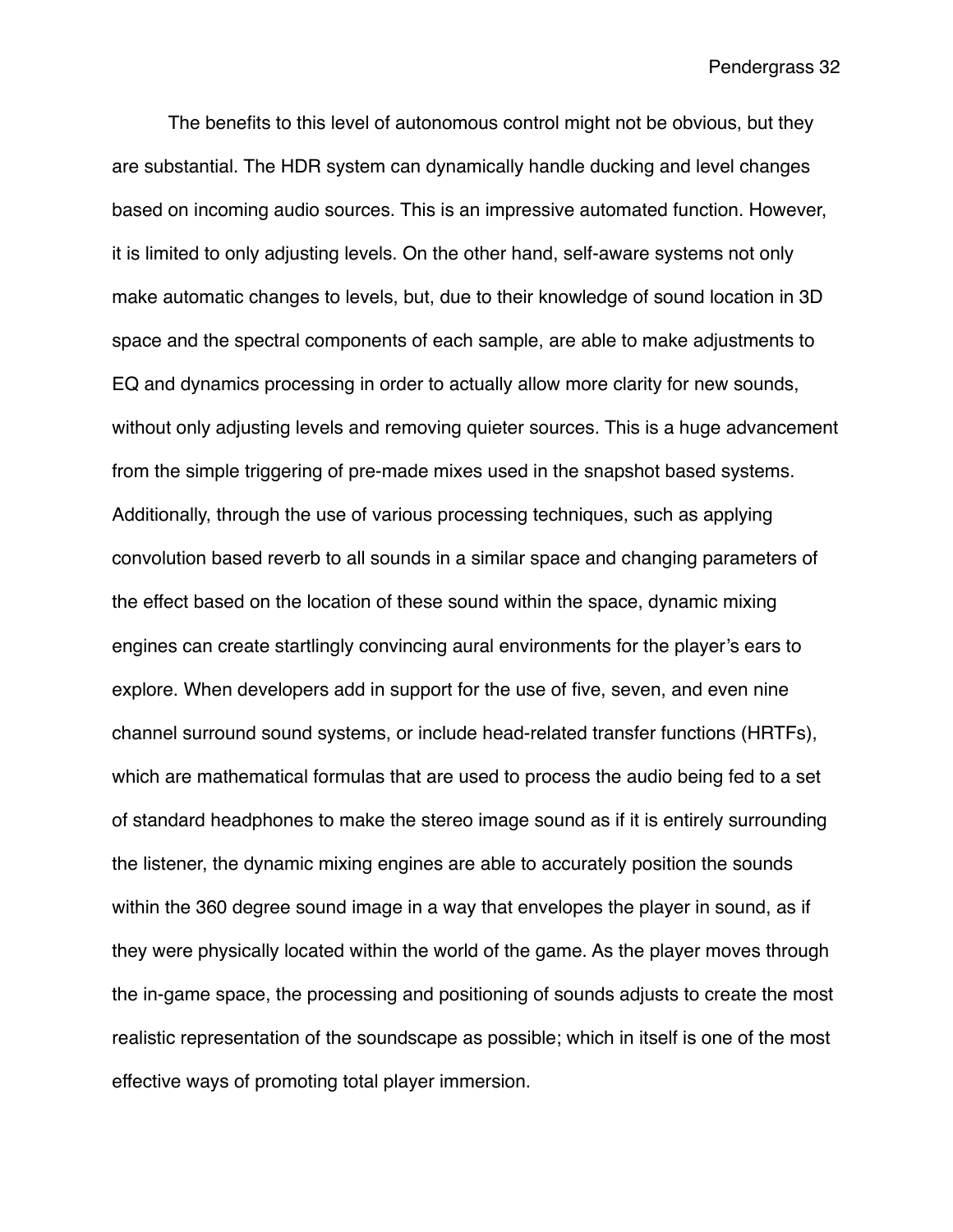The use of active mixing within game sound design essentially creates a totally dynamic mixing environment within the world of the game, in which all changes to the sonic characteristics of sounds can be modified in realtime, reacting to the players actions and in-game events. This process is especially seen with the use of self-aware systems. As I mentioned before, most developers use a combination of active and passive mixing due to the complex nature of mixing audio in general. In line with this, most developers also use a combination of different methods of active mixing in order to create the soundscapes we hear today. Some may say that the development of completely automated systems can remove the job of the mixing engineer in games development entirely, but this will never be true. The use of these systems are the same as any other tool in the mixing engineer's arsenal. These systems allow the developers to overcome problems inherent with attempting to mix a non-linear format in the way one might mix linear sounds, like music or film. The mixing engineer will always be necessary, using these systems to create the best possible sound for the consumer to enjoy.

#### **Conclusion**

I believe it is apparent that video games have experienced a huge transformation in sound capabilities from their very humble beginnings in research laboratories as technical demonstrations of the most powerful technology of the time, to the modern systems currently found in homes around the world, which are capable of creating intense, dynamic, and realistic audio experiences that far exceed anything that was ever possible in the earliest days of video games. The progression from the simplistic circuit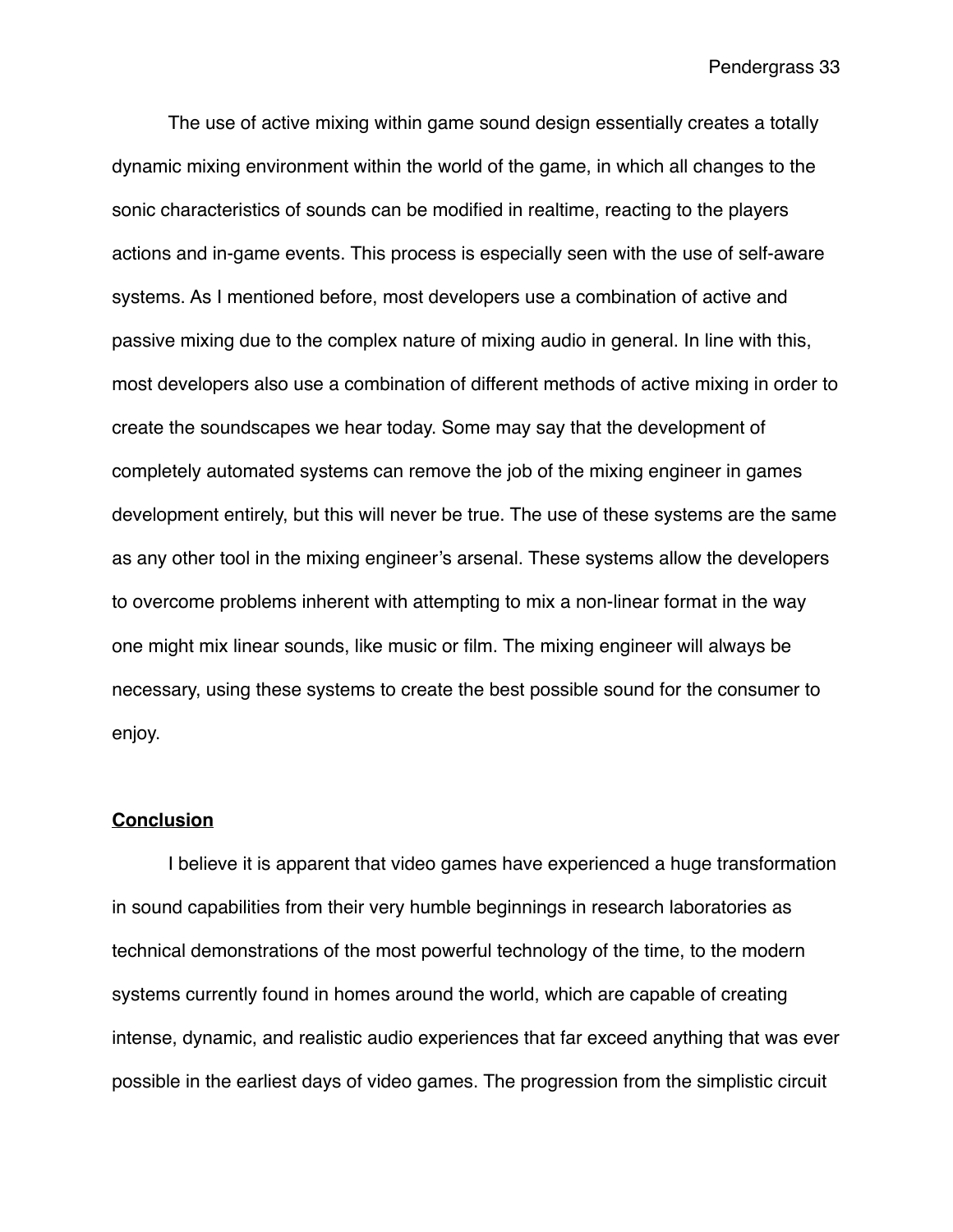tapped audio of *Computer Space* and *Pong* in the 1970s, to the self-aware dynamic mixing engines of today is indicative of the nature in which all technology has developed and evolved over the same period, and while some may feel that the rapid pace of technological revolution that has taken place over the last century is coming to a halt, I believe that in looking at the last 60 years of video game audio development, regardless of it specificity, one can easily see the sheer power of human ingenuity and our drive to build and develop new technologies. It is with our propensity to design technological evolution that video game audio has gotten to the impressive point of technical capability that is exists in today. And it will be with the same propensity that in short time we will experience the next major evolution in games sound. After all, video games are still rapidly growing as as one of the most influential and widely consumed media forms of all time. There should be no doubt that the development of new gaming technologies, for audio or otherwise, will continue well into the future.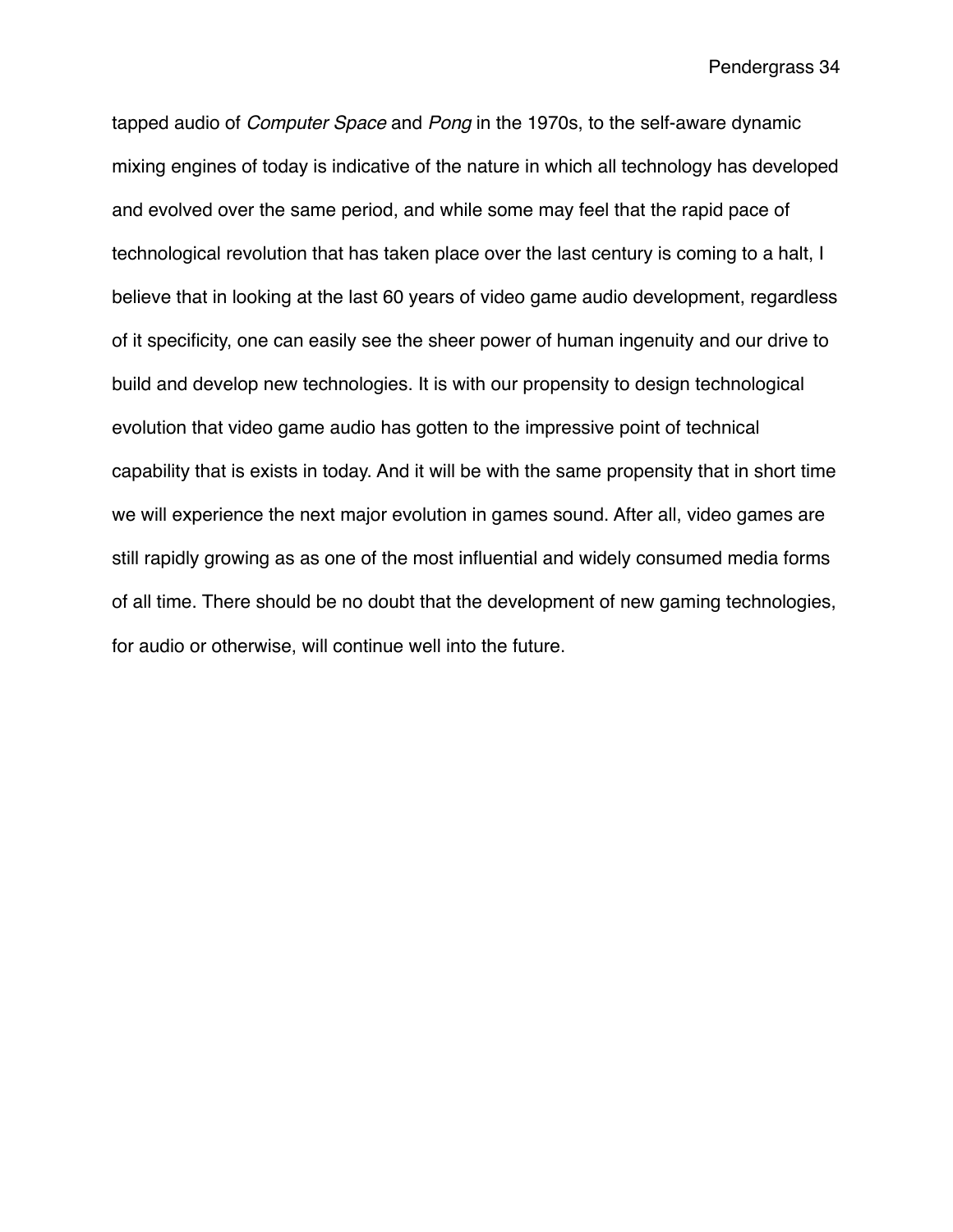### Works Cited

"1998 Awards Category Details - Outstanding Achievement in Sound and Music." *Interactive*. Academy of Interactive Arts and Sciences. Web. 13 May 2015.

"2014 Essential Facts About the Computer and Video Game Industry." Entertainment Software Association. Oct. 2014. Web. 1 Apr. 2015.

- Alcorn, Allan. "First-Hand: The Development of Pong: Early Days of Atari and the Video Game Industry." *Engineering and Technology History Wiki*. 12 Jan. 2015. Web. 10 May 2015.
- Bateman, Chris. "Meet Bertie the Brain, the World's First Arcade Game, Built in Toronto." *Spacing Toronto*. 13 Aug. 2014. Web. 08 Apr. 2015.
- Barton, Matt, and Bill Loguidice. "A History of Gaming Platforms: Mattel Intellivision." *Gamasutra*. Web. 12 May 2015.
- Bridgett, Rob. "The Future Of Game Audio Is Interactive Mixing The Key?" *Gamasutra.* 13 May 2009. Web. 9 Oct. 2013.
- Bridgett, Rob. "The Game Audio Mixing Revolution." *Gamasutra.* 18 June 2009. Web. 9 Oct. 2013.
- Collins, Karen. *Game Sound: An Introduction to the History, Theory, and Practice of Video Game Music and Sound Design*. Cambridge, MA: MIT, 2008. Print.

Edwards, Benj. "Computer Space and the Dawn of the Arcade Video Game."

*Technologizer*. 12 Dec. 2011. Web. 20 Apr. 2015.

"First Video Game?" *YouTube*. Brookhaven National Laboratory, 21 Oct. 2008. Web. 17 Apr. 2015.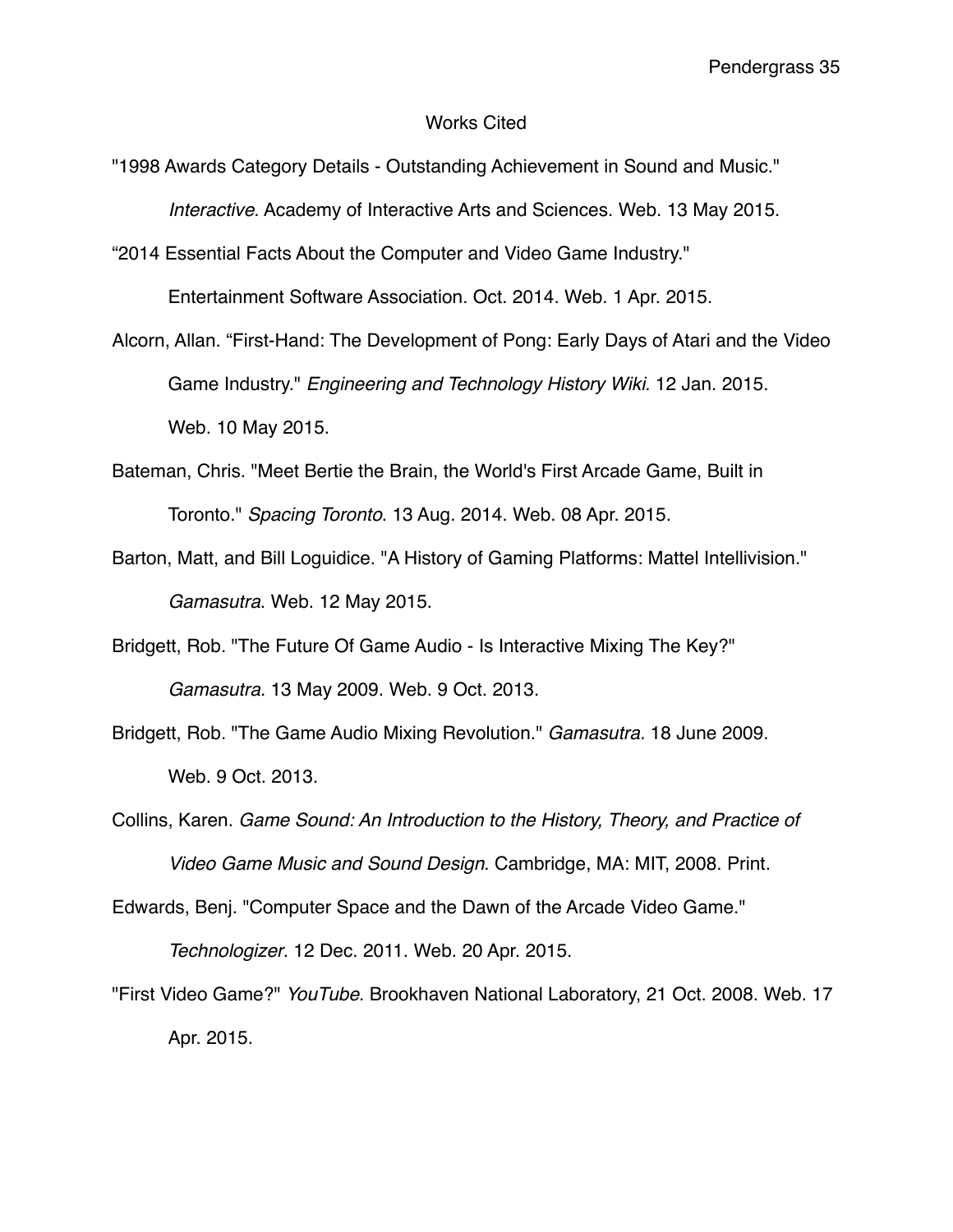- Hatzithomas, Ion. "Good Deal Games Classic Videogame Games ARTICLE Home Video Game Console History." *Home Video Game Console History*. Good Deal Games, Web. 08 Apr. 2015.
- Lambie, Ryan. "The 1983 Videogame Crash: Could It Happen Again?" *Den of Geek*. 20 Feb. 2013. Web. 12 May 2015.
- Lowood, Henry. "Videogames in Computer Space: The Complex History of Pong." *IEEE Annals of the History of Computing*. IEEE Computer Society. Web. 29 Apr. 2015.

"NIMROD: The First Special Purpose Digital Computer Designed to Play a Game (May

5, 1951)." *History of Information*. Web. 08 Apr. 2015.

"Nintendo S-SMP." *Wikipedia.* Wikimedia Foundation. Web. 12 May 2015.

- "Nolan Bushnell and Digging up Spacewar! Atari Inc. Business Is Fun." Web log post. *Atari Inc. Business Is Fun*. 11 Jan. 2014. Web. 02 May 2015.
- Peddie, Jon. *The History of Visual Magic in Computers: How Beautiful Images Are Made in CAD, 3D, VR and AR*. New York City: Springer, 2013. Print.
- "Playstation Technical Specifications." *Wikipedia*. Wikimedia Foundation. Web. 13 May 2015.

"RP2A03." *Videogame Music Preservation Foundation Wiki*. Web. 12 May 2015.

"Sega Genesis Technical Manual - YM2612 Section." *Maxim's World of Stuff*. Web. 12 May 2015.

"SN76489." *Sega Retro*. Web. 12 May 2015.

Taylor, Garry. "All In The Mix - The Importance Of Real-Time Mixing In Video Games." Web log post. *Blessed Are The Noisemakers: A Blog on the Creative and Technical Side of Video Game Audio.* 20 Feb. 2012. Web. 9 Oct. 2013.